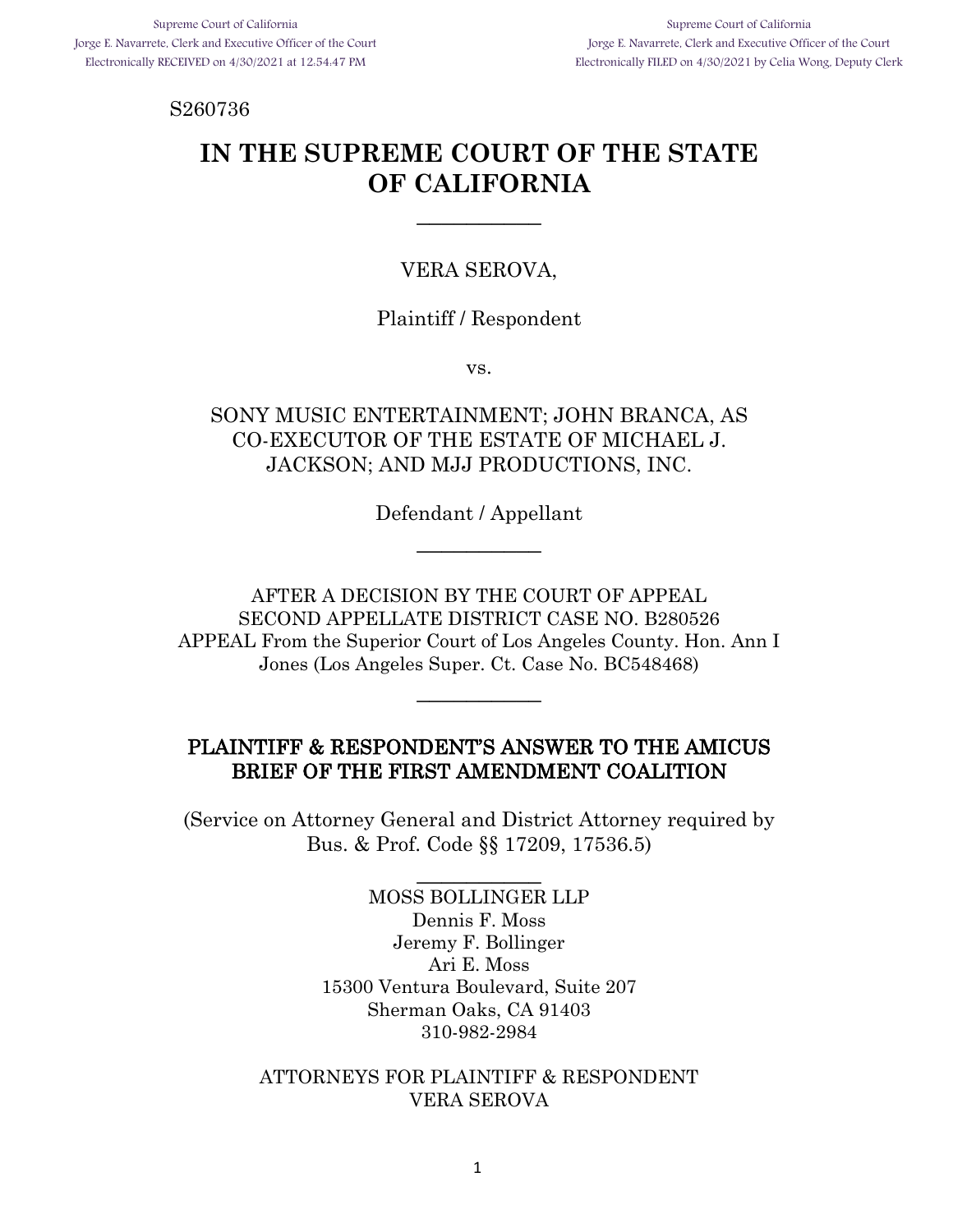# **TABLE OF CONTENTS**

|    | A. THE CHALLENGED STATEMENTS ARE NOT WITHIN THE                                                                                                                 |
|----|-----------------------------------------------------------------------------------------------------------------------------------------------------------------|
|    | <b>B. THE ADVERTISING STATEMENTS AT ISSUE ARE</b><br><b>COMMERCIAL AND CAN BE PROHIBITED IF FALSE WITHOUT</b><br><b>RUNNING AFOUL OF THE FIRST AMENDMENT 13</b> |
| 1. | <b>FALSE COMMERCIAL SPEECH THAT ADVERTISES</b>                                                                                                                  |
|    | PRODUCTS FOR SALE, WHETHER OR NOT THE PRODUCT                                                                                                                   |
|    | IS ART, DOES NOT RUN AFOUL OF THE FIRST                                                                                                                         |
|    |                                                                                                                                                                 |
| 2. | <b>ACKNOWLEDGING THE REALITY THAT SONY'S</b>                                                                                                                    |
|    | ADVERTISING STATEMENTS ARE COMMERCIAL UNDER                                                                                                                     |
|    | <b>KASKY DOES NOT CONSTITUTE AN EXPANSION OF THE</b>                                                                                                            |
|    | <b>DEFINITION OF COMMERCIAL SPEECH.</b> 16                                                                                                                      |
| 3. | <b>BATES SUPPORTS FINDING THE STATEMENTS AT ISSUE</b>                                                                                                           |
|    |                                                                                                                                                                 |
| 4. | FAC'S POLICY ARGUMENTS DO NOT SUPPORT A                                                                                                                         |
|    |                                                                                                                                                                 |
|    |                                                                                                                                                                 |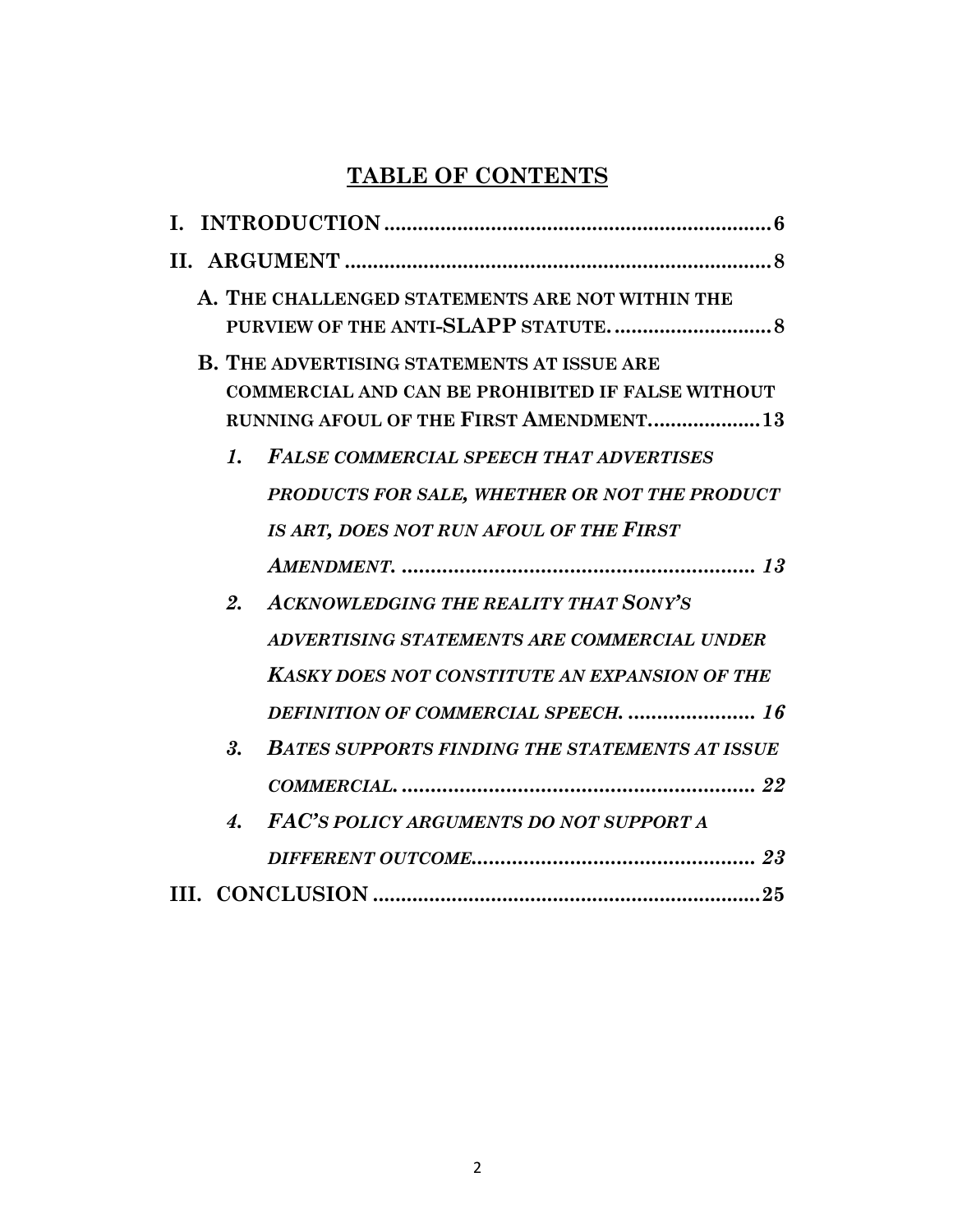# **TABLE OF AUTHORITIES**

# **Cases**

| Bates v. State Bar of Ariz.                                   |
|---------------------------------------------------------------|
|                                                               |
| Blatty v. New York Times Co.                                  |
|                                                               |
| Campbell v. Acuff-Rose Music, Inc.                            |
|                                                               |
| Central Hudson Gas & Elec. v. Public Svc. Comm'n              |
|                                                               |
| Cf. The Internat. Brotherhood of Boilermakers, etc. v. NASSCO |
|                                                               |
| Cher v. Forum Internat., Ltd.                                 |
|                                                               |
| Croce v. New York Times Co.                                   |
|                                                               |
| De Havilland v. FX Networks, LLC                              |
|                                                               |
| Dex Media West, Inc. v. City of Seattle                       |
|                                                               |
| Doe v. Gangland Productions                                   |
|                                                               |
| FilmOn v. DoubleVerify                                        |
|                                                               |
| Gertz v. Robert Welch, Inc.                                   |
|                                                               |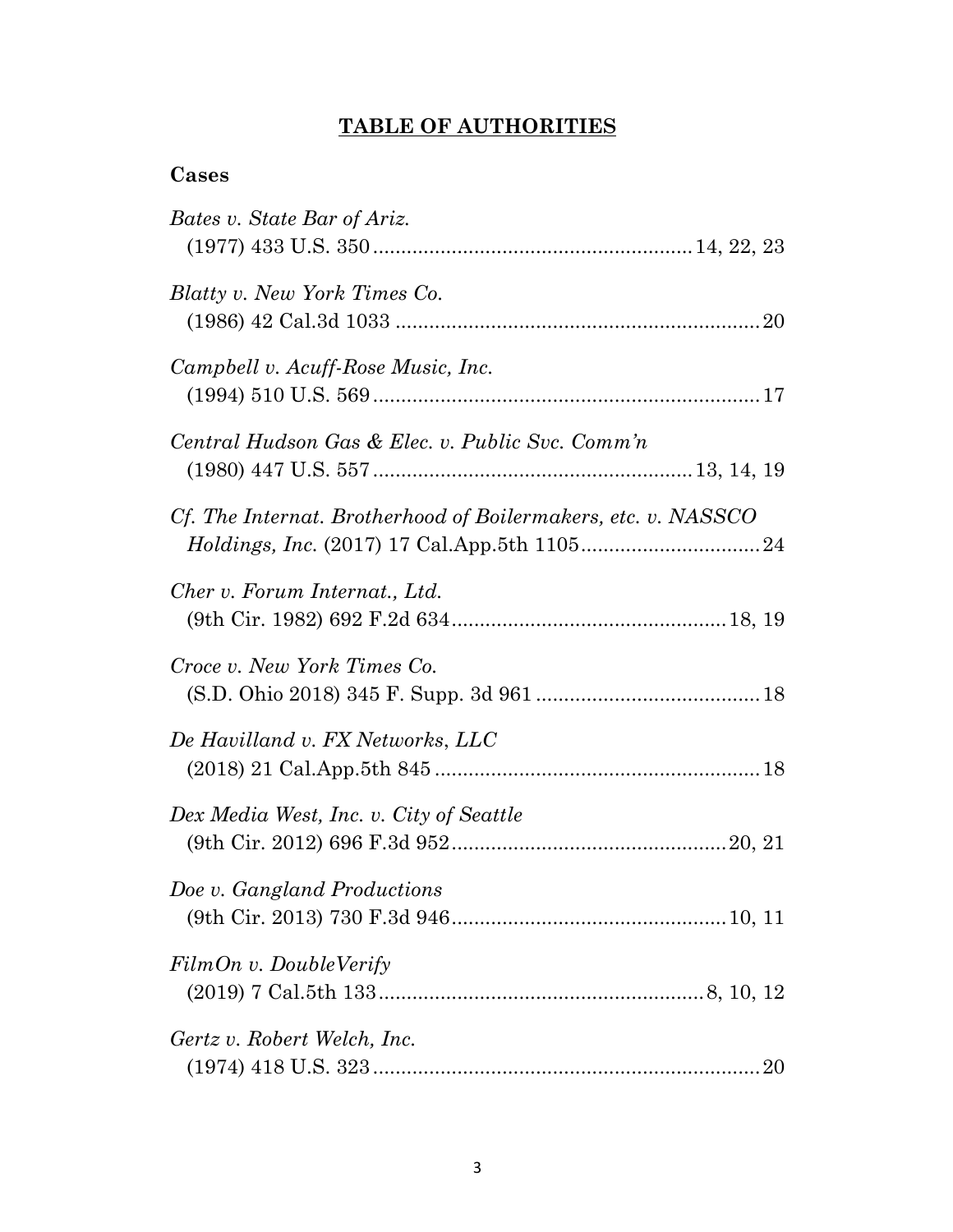| Guglielmi v. Spelling-Goldberg Prods.              |  |
|----------------------------------------------------|--|
| Hustler Magazine, Inc. v. Falwell                  |  |
| In re $R.M.J.$                                     |  |
| Kasky v. Nike, Inc.                                |  |
| M.G. v. Time Warner, Inc.                          |  |
| Mink v. Knox                                       |  |
| Montana v. San Jose Mercury News                   |  |
| New York Times Co. v. Sullivan                     |  |
| Pring v. Penthouse Intern., Ltd.                   |  |
| San Francisco Bay Guardian, Inc. v. Superior Court |  |
| Taus v. Loftus                                     |  |
| Terry v. Davis Community Church                    |  |
| Weinberg v. Feisel                                 |  |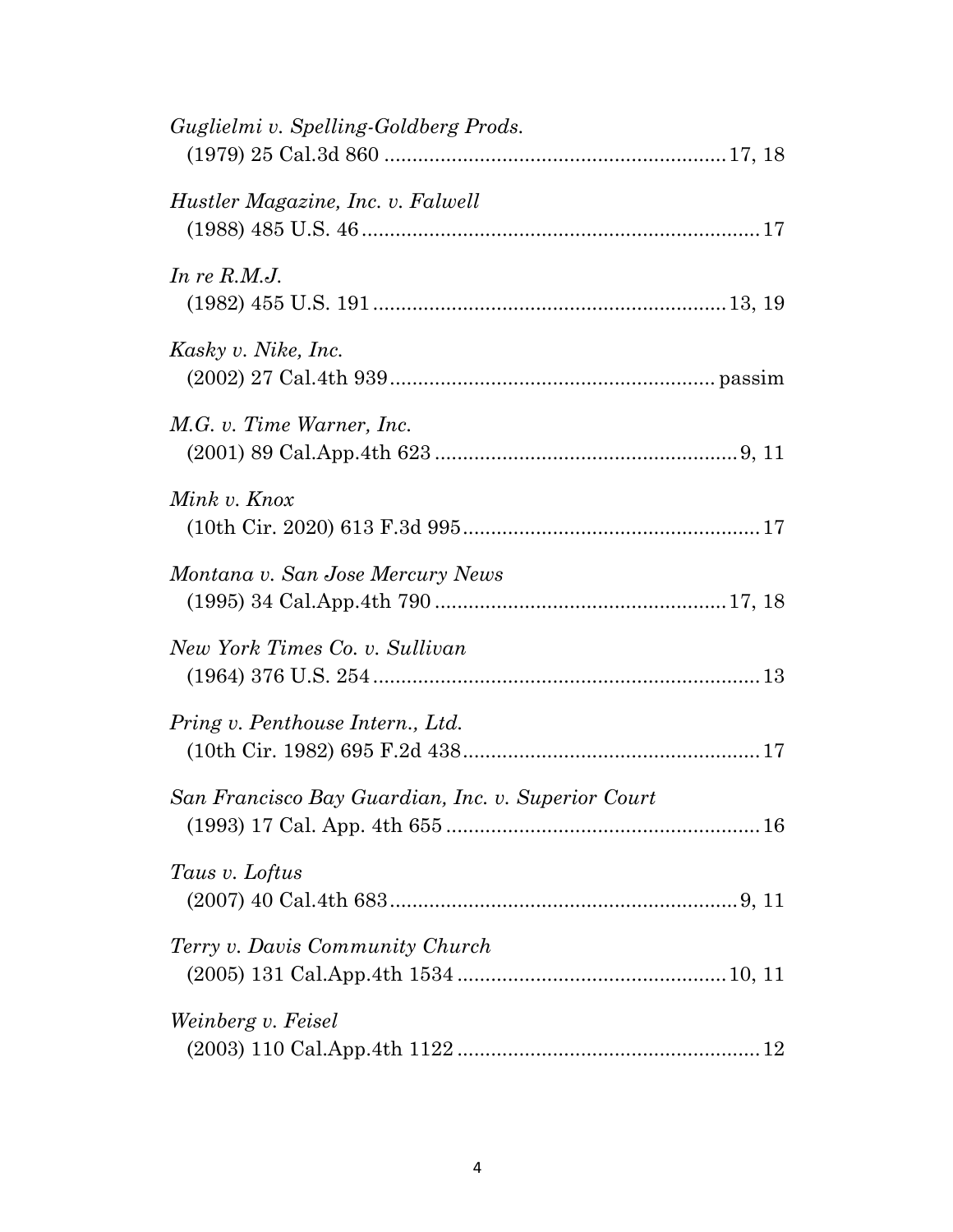| White v. City of Sparks                                       |
|---------------------------------------------------------------|
|                                                               |
| World Financial Group, Inc. v. HBW Ins. & Financial Services, |
| <b>Statutes</b>                                               |
|                                                               |
|                                                               |
|                                                               |
|                                                               |
|                                                               |
| <b>Other Authorities</b>                                      |

| Robert Post & Amanda Shanor, Adam Smith's First Amendment                                                                           |
|-------------------------------------------------------------------------------------------------------------------------------------|
| Julia Halperin, Who Sued Whom: A Comprehensive Timeline of<br><i>the Knoedler Lawsuits</i> , THE ART NEWSPAPER (Sept. 30, 2013). 25 |
| Robert Post, The Constitutional Status of Commercial Speech                                                                         |
| Thomas R. Burke, <i>Anti-SLAPP Litigation</i> § 3:114 (The Rutter                                                                   |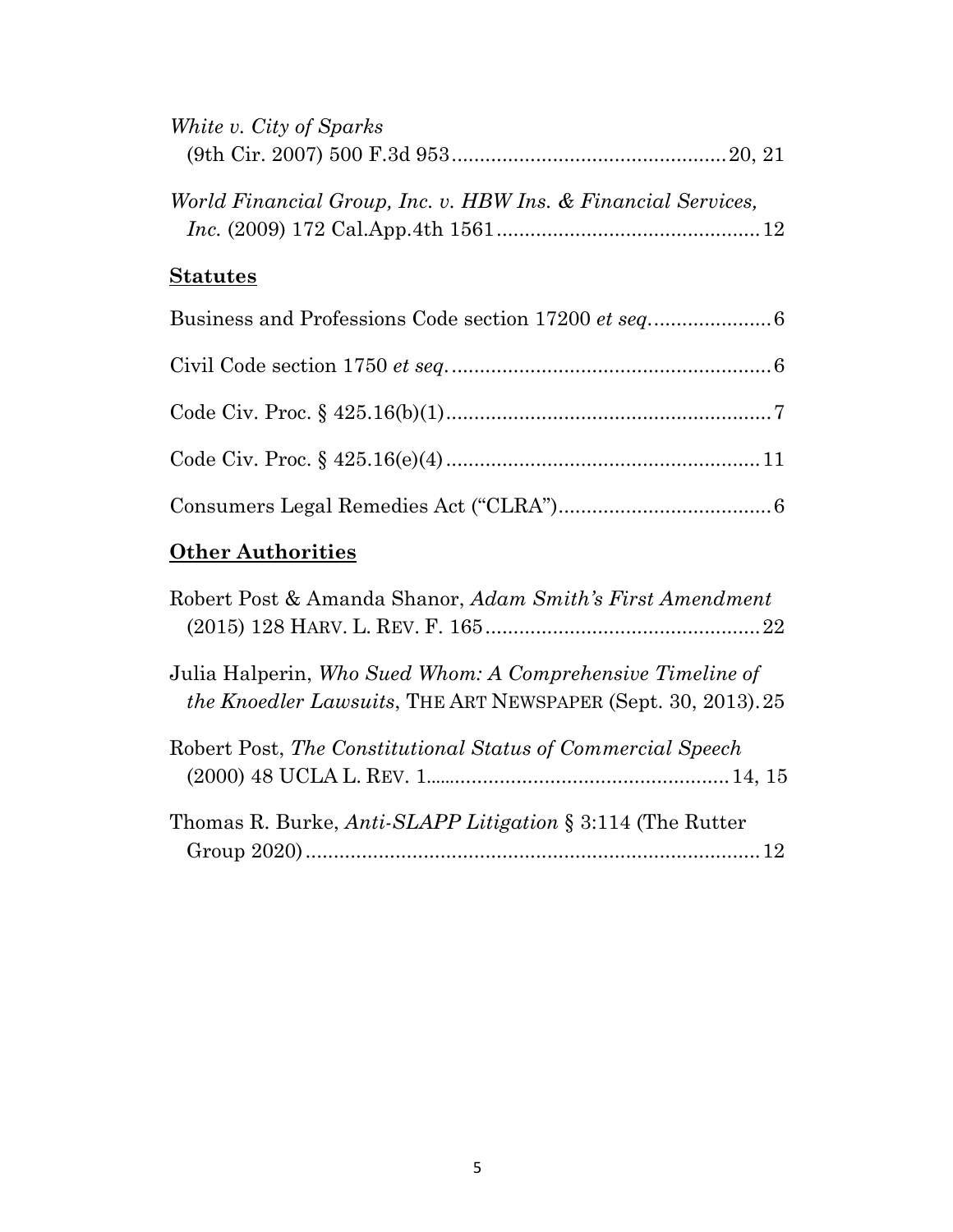#### **I. INTRODUCTION**

First Amendment Coalition ("FAC"), whose mission statement is to promote "public participation in civic affairs" and "people's right to know"1 argues, as amicus curiae in support of Defendants/Appellants, that, when it comes to sales of forged art, consumers not only have *no* right to know that the art they buy is dubious, but an exercise of the consumers' civic right of petitioning against the seller should be stifled at the inception of the consumer's claim by the California anti-SLAPP statute.

FAC's position is misguided. A consumer can prevail on the merits of false advertising claims concerning a work of art against a seller under the Unfair Competition Law ("UCL"), Business and Professions Code section 17200 *et seq.*, and the Consumers Legal Remedies Act ("CLRA"), Civil Code section 1750 *et seq.*; and such claims are not within the purview of the anti-SLAPP statute. It has long been settled that pure advertising speech in the form of product labels and TV commercials that describe the source or content of the product is commercial speech, even when the advertised product is expressive. If such commercial speech is false or misleading, it enjoys no First Amendment protection. Thus, the Legislature is free to choose the standard for regulating such false and misleading advertising, including the strict liability standard of the UCL and CLRA. Courts (other than the Court of Appeal in

<sup>1</sup> About Us, FIRST AMENDMENT COALITION,

https://firstamendmentcoalition.org/about/ (accessed April 18, 2021).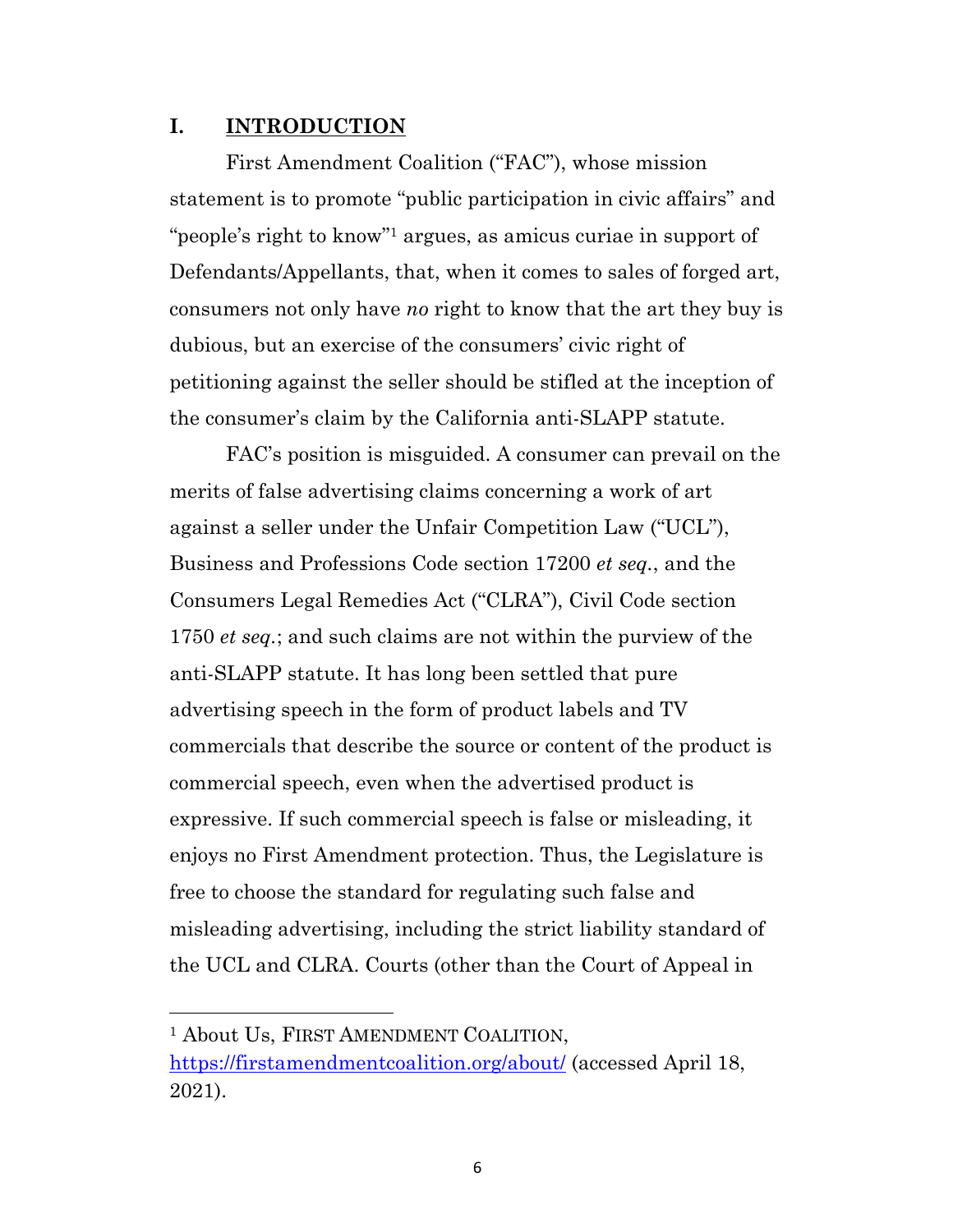this case) have also agreed that such advertising speech does not further the advertiser's free speech rights in connection with public issues under Code of Civil Procedure subdivision  $425.16(b)(1)$ .

Taking advantage of its late filing, FAC spends a good portion of its brief attacking the positions of other amici who timely filed their arguments, instead of Plaintiff Vera Serova's ("Serova") position.2 For example, FAC argues that the amici "call for limiting anti-SLAPP motions directed against 'consumer protection claims'" (FAC's Amicus Brief ["AB"] 21) or "call for a much broader expansion of the definition of commercial speech" (*id*., at p. 30) without giving the amici an opportunity to respond to these charges. Contrary to what FAC contends, this Court need not "narrow speech protections" in order to resolve the issues before it in favor of Serova and the putative class of consumers she represents. Serova only asks that the Court maintain the status quo as represented by established law. Sony's advertising statements are commercial speech, and the sales context in which they were made does not entitle them to anti-SLAPP protection.

<sup>2</sup> FAC's misuse of the amici process primarily to oppose the positions of other amici rather than Serova's arguments should not be countenanced as it will set a tempting precedent for amici in other cases who will seek extensions for the sole purpose of having the last word among the friends of the court. (*See* California Rules of Court, rule 8.520 (f) [stating that applications for permission to file an amicus curiae brief "must be filed no later than 30 days" after the parties' briefs].)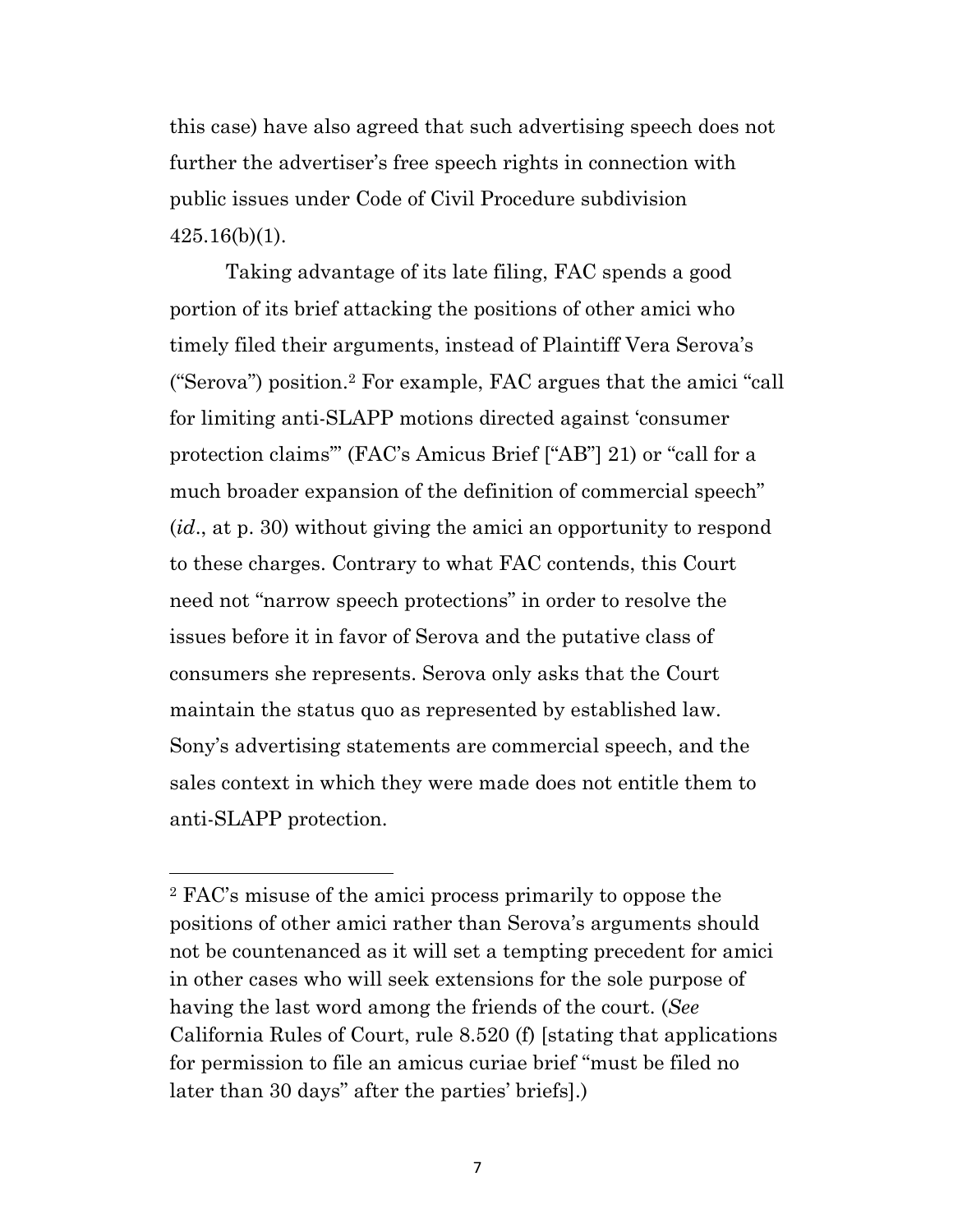## **II. ARGUMENT**

# **A. The challenged statements are not within the purview of the anti-SLAPP statute.**

FAC focuses most of its argument under the first anti-SLAPP prong on defending the well-established principles of California anti-SLAPP law, such as:

- The anti-SLAPP statute protects corporations as well as individuals;
- Causes of action under consumer protection laws are not categorically excluded from the anti-SLAPP statute;
- Advertising of expressive products by media companies can be protected by the anti-SLAPP statute if it satisfies the "speech in connection with an issue of public interest" requirement; and
- Whether the speech at issue is false is relevant under prong two, but not under prong one of the anti-SLAPP framework.

Serova does not dispute these principles, nor asks the Court to overrule them.

Nonetheless, under this Court's decision in *FilmOn v. DoubleVerify* (2019) 7 Cal.5th 133 (*FilmOn*), the advertising statements by defendants Sony Music Entertainment, John Branca, as co-executor of the Estate of Michael J. Jackson, and MJJ Productions, Inc. (collectively "Sony") that are at issue here – whether they are true or false – are not protected by the anti-SLAPP statute because they are not speech "in connection with an issue of public interest." (Code Civ. Proc. § 425.16(e)(3), (4).)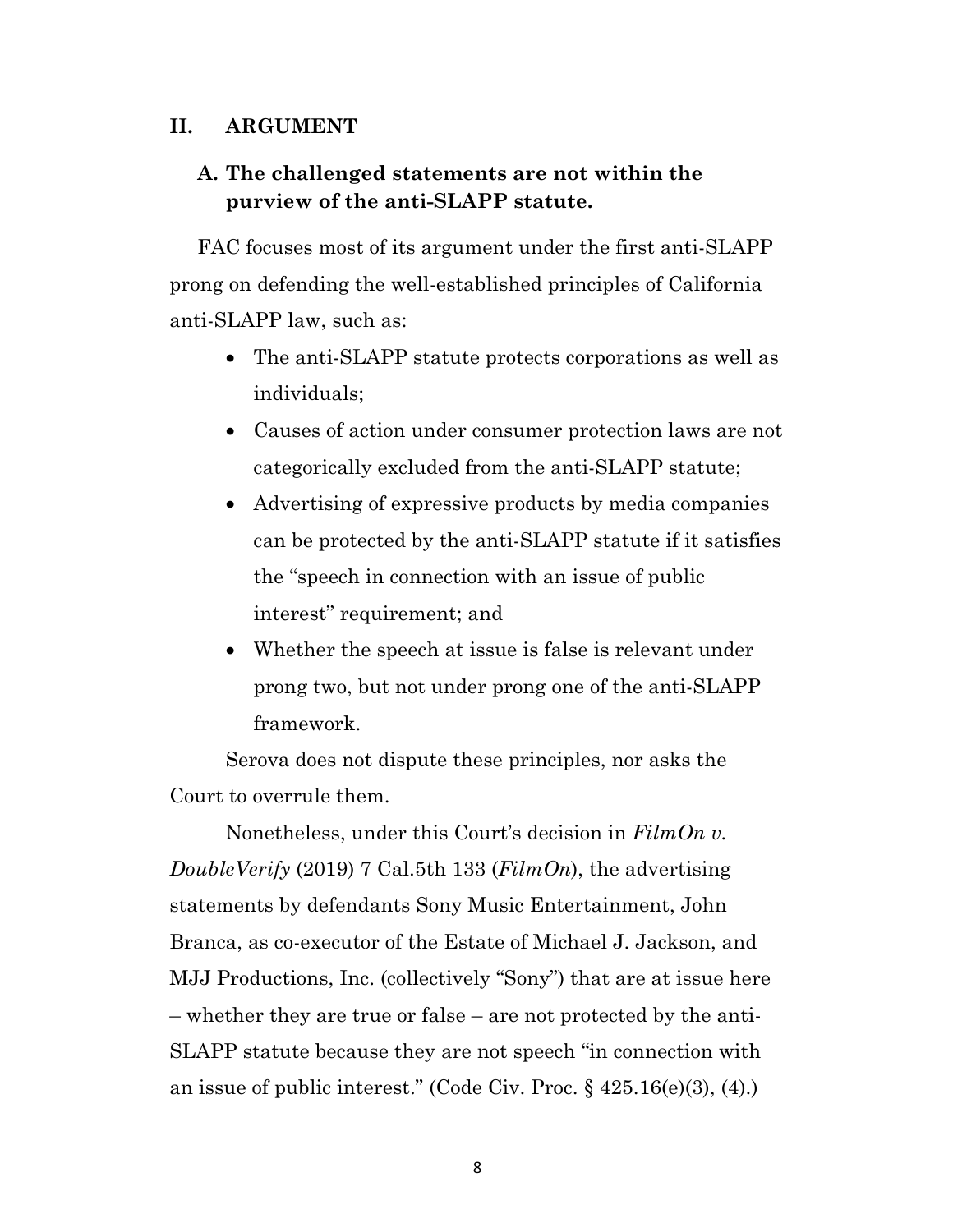FAC argues that the statements at issue have the connection to a public issue because the "broad topic" of Sony's publications is Michael Jackson's popular music. (FAC's AB 26- 27.) However, the cases cited by FAC where the courts examined the "broad topic" of the speech do not support such a conclusion.

In *M.G. v. Time Warner, Inc.* (2001) 89 Cal.App.4th 623 (*M.G.*), an article in *Sports Illustrated* and an HBO program about adult coaches who sexually molest youths included a photograph of plaintiffs, the molestation victims. (*Id*. at pp 626- 627). The plaintiffs sued the publishers for invasion of privacy and infliction of emotional distress. (*Id.* at p. 627.) In ruling on the publishers' anti-SLAPP motion, the court refused to adopt a narrow view of the speech limited to the identity of the molestation victims, finding it too restrictive, and held that the "broad topic" of the article and the program, child molestation in sports, was a matter of public interest. (*Id.* at p. 629.)

In *Taus v. Loftus* (2007) 40 Cal.4th 683 (*Taus*), the plaintiff, a child abuse survivor, alleged that the authors and publishers of scientific articles on the issue of recovered memories of child abuse invaded her privacy when they discussed her in the articles as "Jane Doe." (*Id*. at p. 688.) This Court found the articles protected by the anti-SLAPP statute because the defendants' "general course of conduct" from which the plaintiff's cause of action arose was the discussion of recovered memories in child abuse cases – an issue of public interest that was the subject of a substantial controversy in the mental health field. (*Id*. at pp. 712- 13.)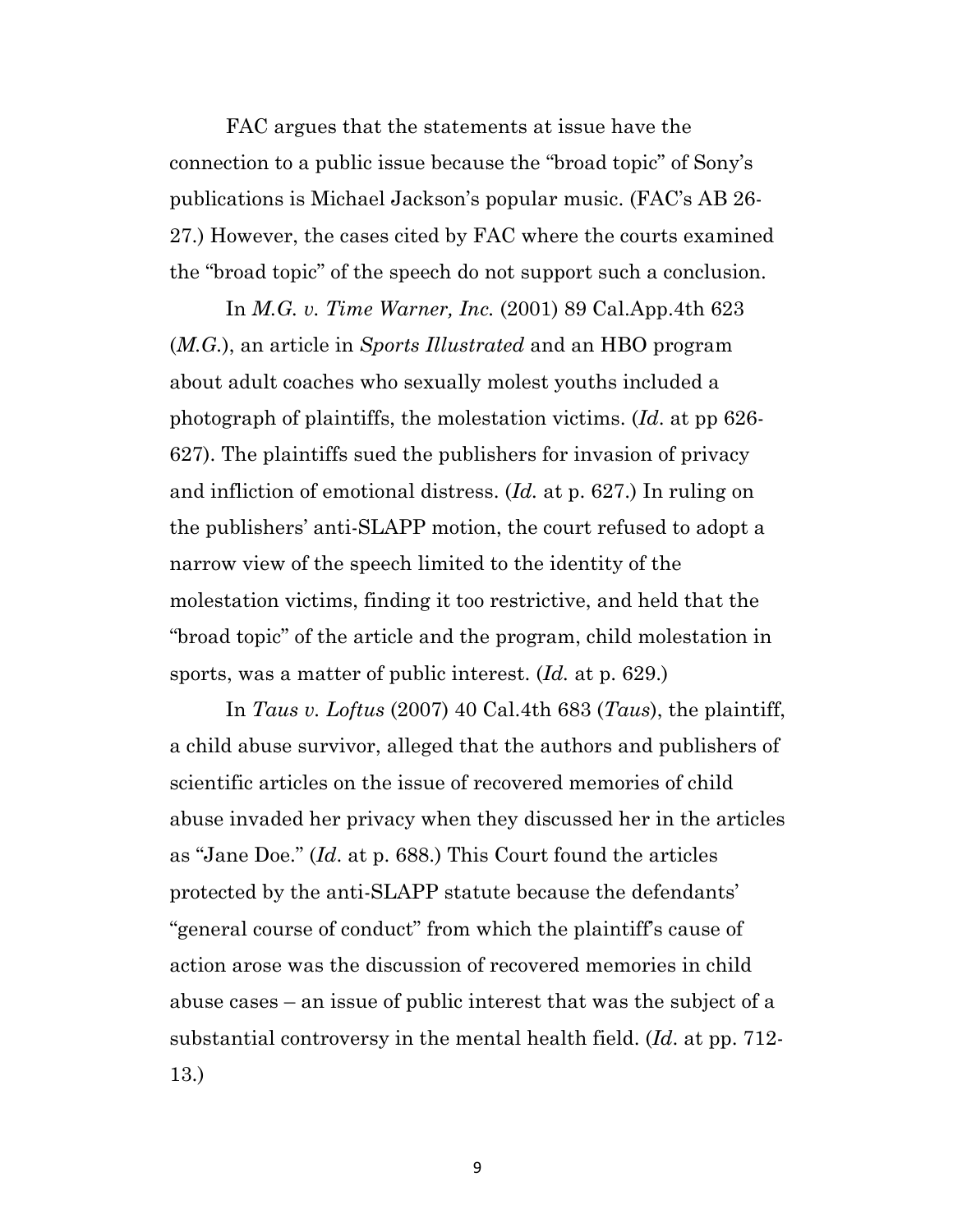# In *Terry v. Davis Community Church* (2005) 131 Cal.App.4th 1534 (*Terry*), a church distributed among its members and youth's parents a report about the inappropriate relationship of two of its youth group leaders with a minor and discussed the report at the church meetings. The youth group leaders sued for defamation, and the church responded with an anti-SLAPP motion. (*Id.* at p. 1538.) The court found the church's report to be speech on an issue of public interest because "the broad topic of the report and the meetings was the protection of children in church youth programs, which is an issue of public interest." (*Id*. at p. 1548.)

In *Doe v. Gangland Productions* (9th Cir. 2013) 730 F.3d 946 (*Gangland*), the plaintiff, a former prison gang member and police informant, sued a television production company for revealing his identity in a TV series *Gangland* about street gangs. (*Id*. at pp. 950-951.) In ruling on defendants' anti-SLAPP motion, the Ninth Circuit affirmed the district court's finding that *Gangland*'s general topics of gang violence and murder of the gang's co-founder were issues of public interest. (*Id*. at p. 955.)

As evident from each of these decisions, the consideration of the "broad topic" of defendants' speech or defendants' "general course of conduct" involved judicial assessment of a noncommercial context, the analysis of which led the court to the conclusion that defendants' conduct was in furtherance of the exercise of their free speech rights. (*FilmOn*, *supra*, 7 Cal.5th at 140 [requiring the analysis of the context of the speech under the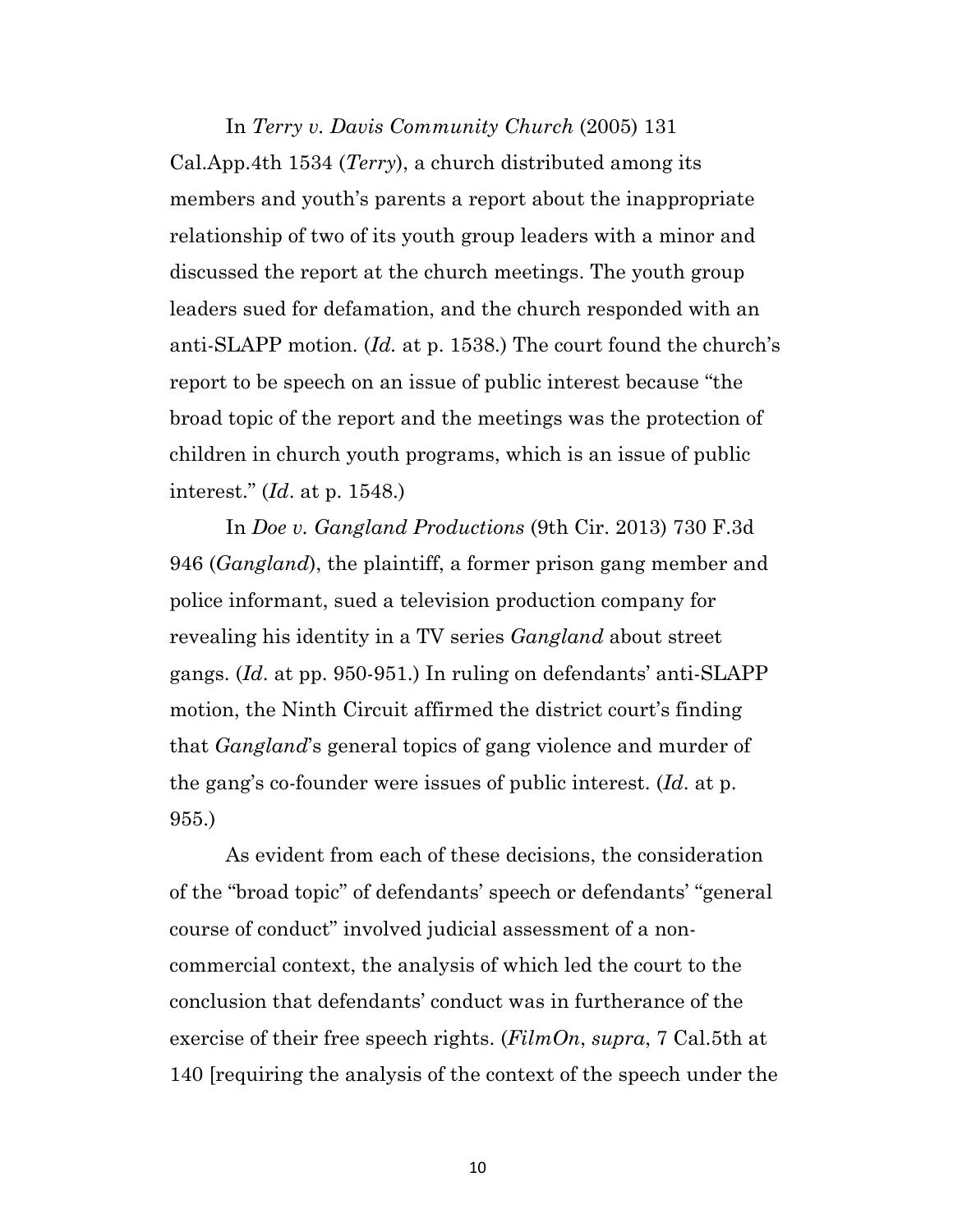first anti-SLAPP prong].) In *M.G.*, *Taus* and *Gangland*, the claims were based on media or scientific publications discussing public issues; and in *Terry*, the church's intention in distributing the report about its workers' inappropriate conduct was to alert the congregation of issues that might have affected other church members. Here, the "broad topic" of Sony's publication (in the sense this term was used in the above-discussed cases) was the description of the contents of its product (not Michael Jackson's popular music), and Sony's "general course of conduct" was advertising.

FAC argues that the advertising statements at issue were sufficiently connected to the discussion of Jackson's music because they "directly reflected the artistic content of the work by identifying the artist and describing the songs." (FAC's AB 27.) Not so.

First, FAC mischaracterizes the allegations: the statements at issue did not "reflect" the album content, but misrepresented its source in order to increase the album value in the eyes of consumers. Had Serova sued Sony based on Sony's use of a snippet of a particular album song as background music for *Michael's* video commercial, it would be fair to say that the commercial "reflected" the song and had a requisite "connection" to it. Code Civ. Proc. § 425.16(e)(4). But that is not the issue here: Serova's claims are based on Sony's misrepresentation about the source of the album songs in advertising materials and in no way attack "the [album] content itself." (FAC's AB 28.)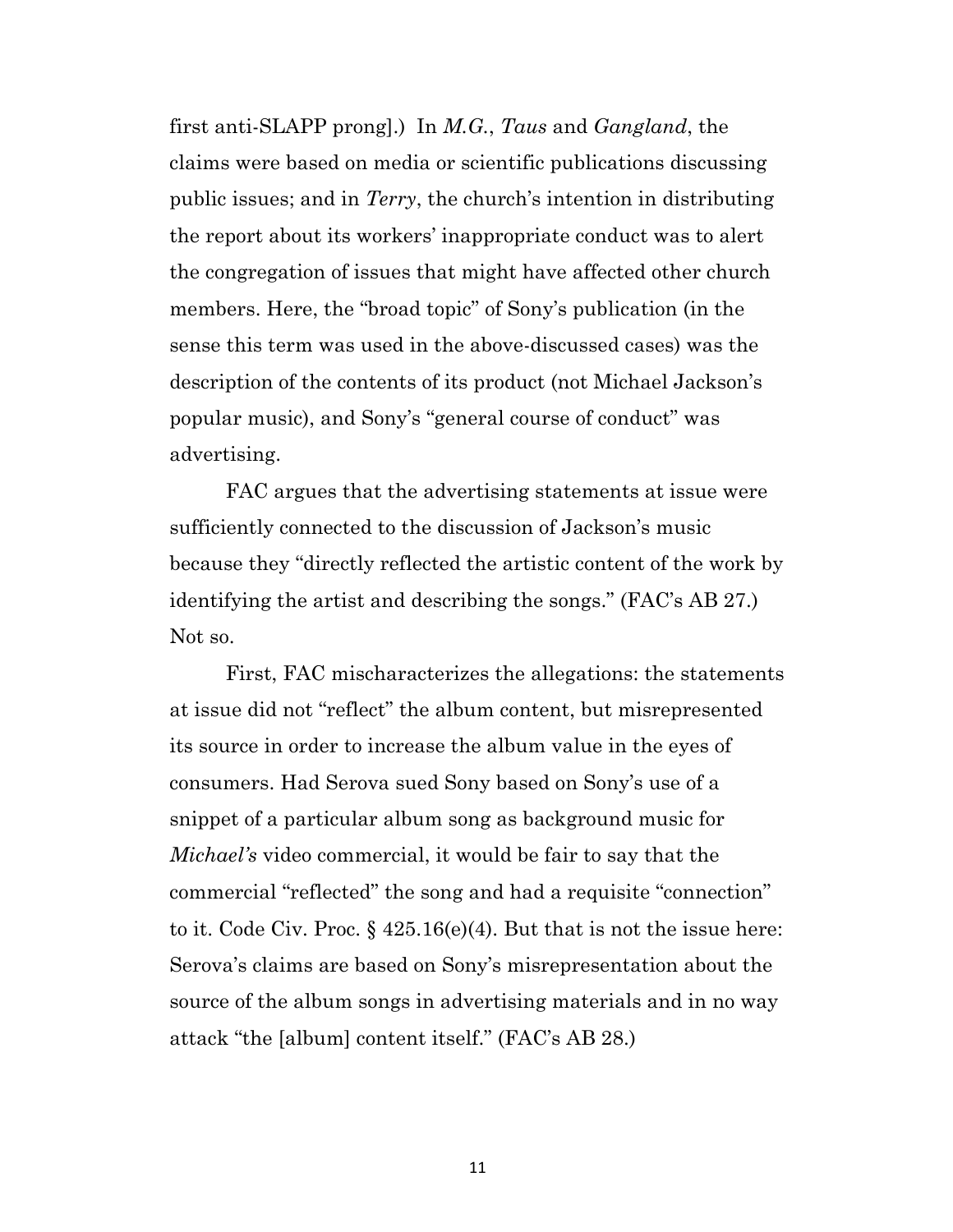Second, that Sony identified the artist on the album for sales purposes does not create a requisite "connection" of the advertising statements to an issue of public interest. Even if, as FAC argues, "there is public interest in the identification of artists and other creators of works" (*ibid*.), Sony has not shown it was pursuing that interest with its album label and the video commercial. (*FilmOn*, *supra*, 7 Cal.5th at p. 140 [even if "the topic discussed is, broadly speaking, one of public interest," that is not enough to make the speech protected, unless the context of the speech shows participation in the public discourse].) As evident from the statements' advertising context, Sony's goal was to sell the songs based on the popularity of the ascribed singer, not to contribute to the public discourse about whose voice can be heard on the disputed recordings. (*See* Appellants' Opening Brief on Appeal 41, 43.)

"Context matters," as Mr. Burke, who authored FAC's amicus brief, acknowledges in his Rutter Group treatise on anti-SLAPP litigation. Thomas R. Burke, *Anti-SLAPP Litigation* § 3:114 (The Rutter Group 2020). "The fact that 'a broad and amorphous public interest' can be connected to a specific dispute is not sufficient to meet the statutory requirements of the anti-SLAPP statute." (*Id*. at § 3:122, quoting *World Financial Group, Inc. v. HBW Ins. & Financial Services, Inc.* (2009) 172 Cal.App.4th 1561, 1570). Rather, "the focus of the speaker's conduct should be on public interest." (*Id*. at § 3:117, quoting *Weinberg v. Feisel* (2003) 110 Cal.App.4th 1122, 1132; *FilmOn*, *supra*, 7 Cal.5th at p. 146.) The focus of Sony's conduct in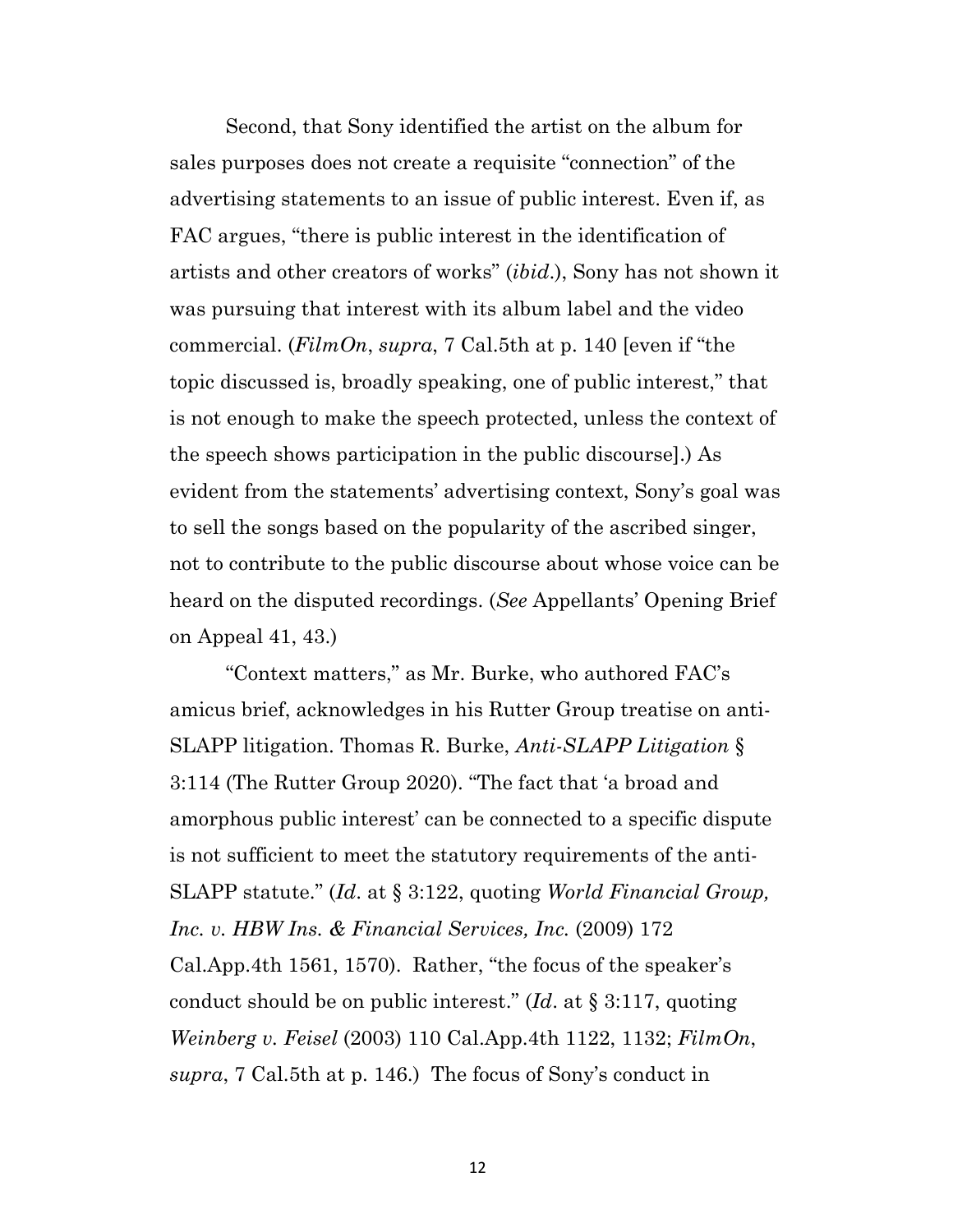making the advertising statements at issue was on selling its product, and not on public interest.

**B. The advertising statements at issue are commercial and can be prohibited if false without running afoul of the First Amendment.**

## *1. False commercial speech that advertises products for sale, whether or not the product is art, does not run afoul of the First Amendment.*

The false advertising statements before this Court are plainly commercial speech under *Kasky v. Nike, Inc.* (2002) 27 Cal.4th 939 (*Kasky*).

Commercial speech that is false or misleading is not entitled to First Amendment protection and "may be prohibited entirely." (*In re R.M.J.* (1982) 455 U.S. 191, 203 (*In re R.M.J.*); *Central Hudson Gas & Elec. v. Public Svc. Comm'n* (1980) 447 U.S. 557, 566 (*Central Hudson*) ["For commercial speech to come within [the scope of the First Amendment], it at least must... not be misleading"].)

While First Amendment protection is extended to false noncommercial speech because an "erroneous statement is inevitable in free debate" (*New York Times Co. v. Sullivan* (1964) 376 U.S. 254, 271), the same is not true with respect to false and misleading commercial speech. The reason is that First Amendment protection for commercial speech is based on an entirely different rationale. As Robert Post summarized in his March 9, 2000, Melville B. Nimmer Memorial Lecture on commercial speech, "[c]ommercial speech differs from public discourse because it is constitutionally valued merely for the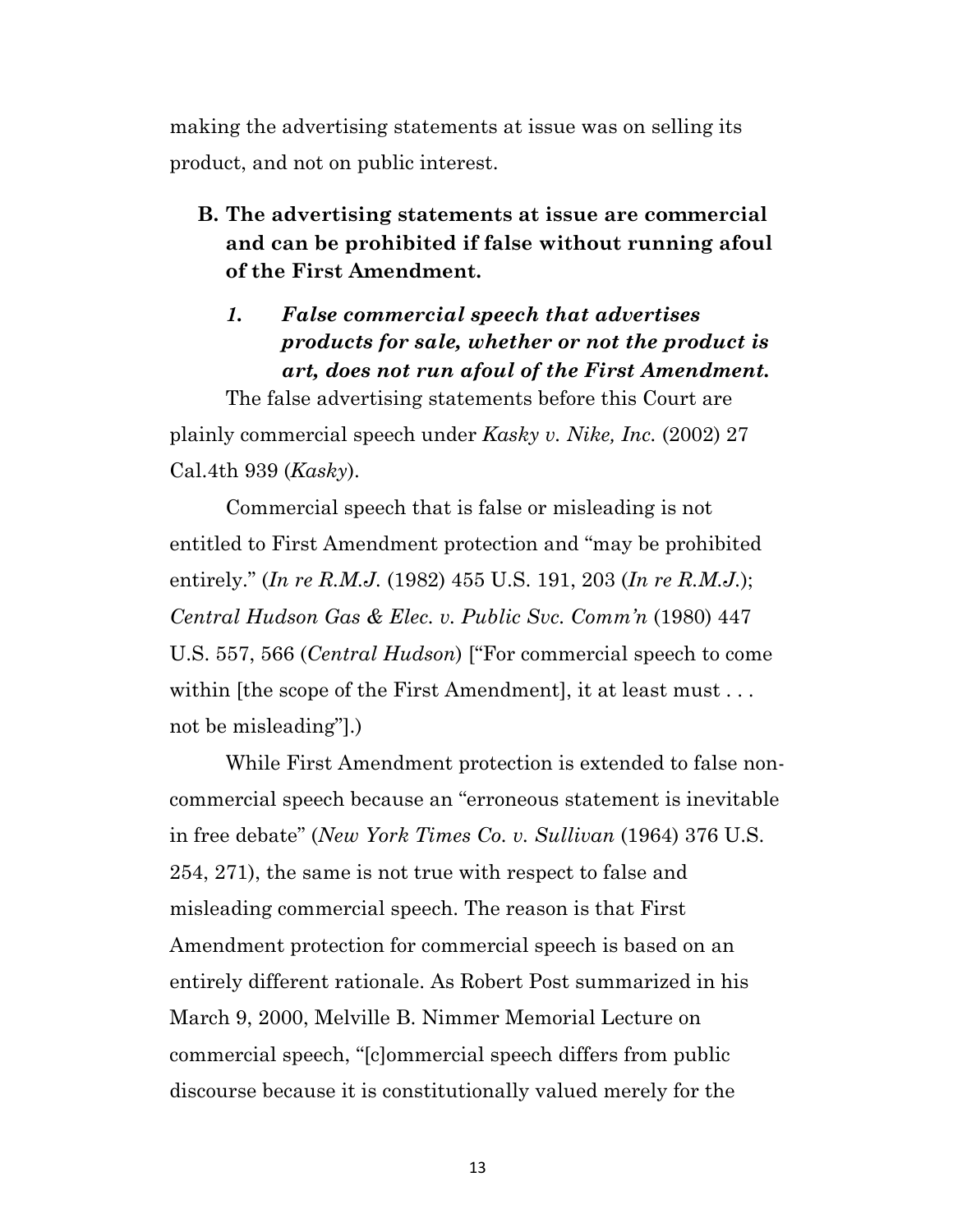information it disseminates, rather than for being itself a valuable way of participating in democratic self-determination." (Robert Post, *The Constitutional Status of Commercial Speech*  (2000) 48 UCLA L. REV. 1, 4.) Consequently, whereas "[m]any of the First Amendment safeguards of public discourse are *speaker oriented*", "[c]ommercial speech doctrine, by contrast, is sharply *audience oriented*. From a constitutional point of view, the censorship of commercial speech does not endanger the process of democratic legitimation." (*Id*. at p. 14, emphasis added.) The distinction between the two rationales "turns on whether constitutional value attaches to participation in a given speech act, or whether constitutional value attaches instead only to the information conveyed by the speech act." (*Id*. at p. 20.) Because within commercial speech "the primary constitutional value concerns the circulation of accurate and useful information," prohibition on false speech and mandatory disclosures designed to convey information more fully and completely advance, rather than contradict, pertinent constitutional values. (*Id*. p. 28; *Central Hudson*, *supra*, 447 U.S. at p. 563 [because "[t]he First Amendment's concern for commercial speech is based on the informational function of advertising . . . there can be no constitutional objection to the suppression of commercial messages that do not accurately inform the public about lawful activity"].) For the same reason, "chilling" of the commercial speaker's speech is generally not a concern. (Post, *supra*, 48 UCLA L. REV. at p. 35; *Bates v. State Bar of Ariz.* (1977) 433 U.S. 350, 380 (*Bates*).)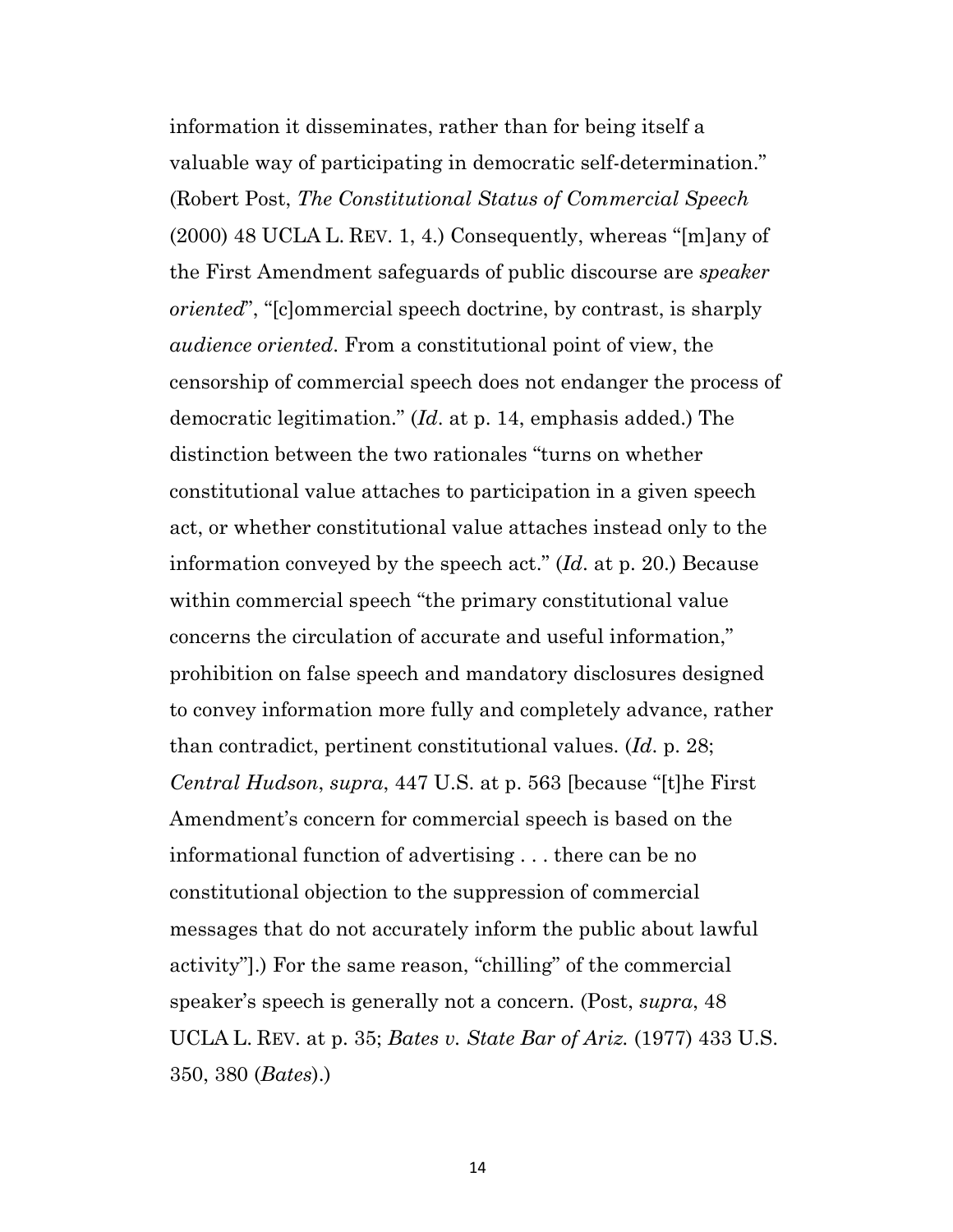In the context of consumer protection cases like this one, *Kasky* defines commercial speech as "factual representations about the business operations, products, or services of the speaker (or the individual or company on whose behalf the speaker is speaking), made for the purpose of promoting sales of, or other commercial transactions in, the speaker's products or services." (*Id*., at p. 962.) *Kasky's* definition puts proper emphasis on the interests of the audience to receive "accurate and useful information" in the sales context. (*See* Plaintiff's Opening Brief ("POB") 42 [discussing that whether a statement is factual is ordinarily judged from the perspective of the audience].)

Sony's statements misrepresenting the singer of three songs on *Michael* on the product packaging and in the video commercial were made in the traditional sales context. The manifest goal of the speech was to describe the product to the audience of consumers. In this context, the interest of consumers to receive "accurate and useful information" is the primary First Amendment interest at stake: the First Amendment rationale for protecting non-commercial speech takes a backseat because Sony, by making these statements, was not "participating in democratic self-determination." Post, *supra*, 48 UCLA L. REV. at p. 4. Consequently, if these statements are false or misleading, their regulation under the UCL and CLRA advances, not contravenes the First Amendment values.

FAC concedes that the default rule in California is consistent with this rationale: a seller's false or misleading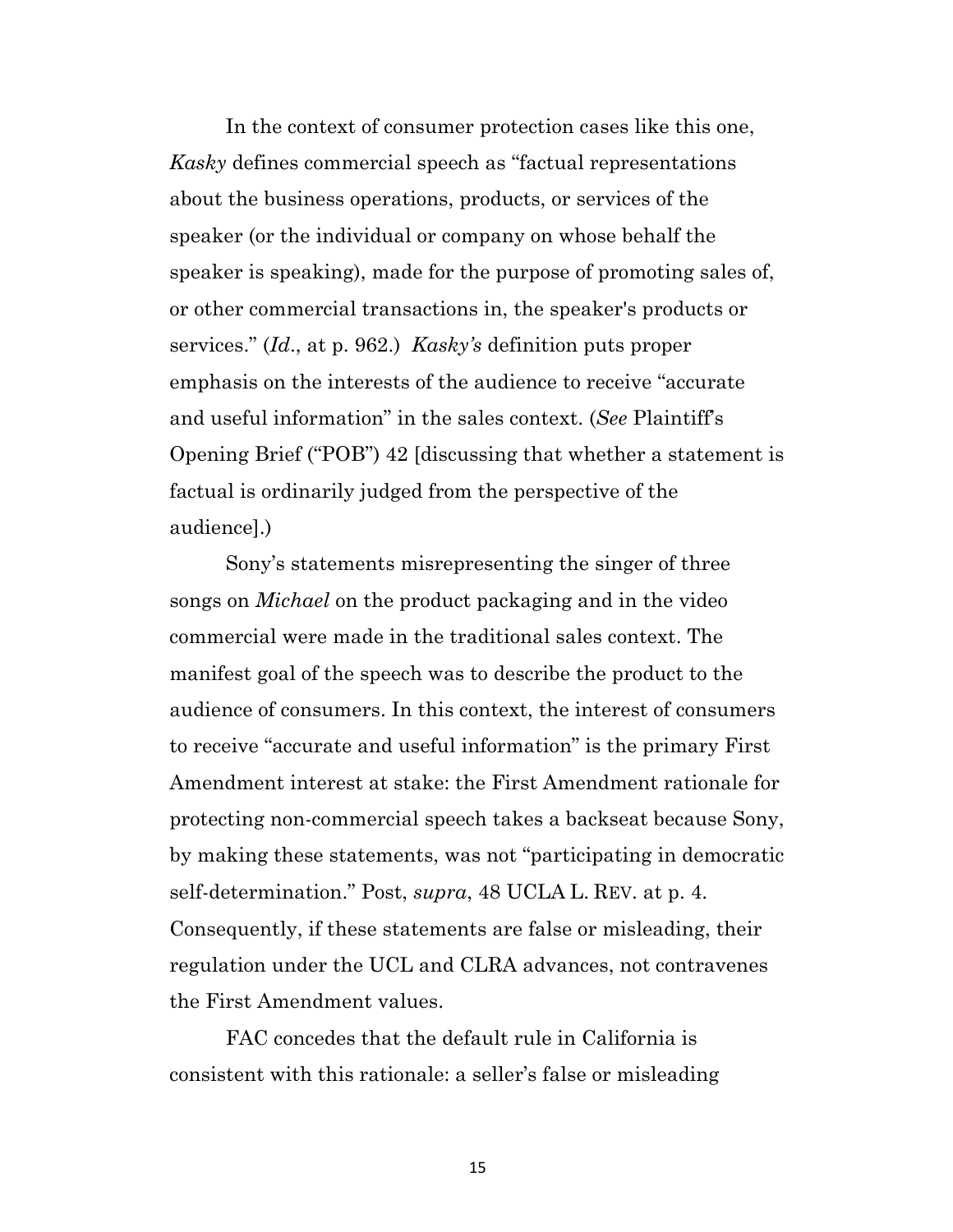factual representations about its product made to consumers are actionable under the UCL and CLRA. (FAC's AB 41-42.) FAC, however, asks the Court to carve out a special exception for advertising about the content or origins of expressive works. (*Id*., at p. 40.) FAC has failed to provide a Constitutional basis to justify undermining the legislative judgment that does not except the lies at issue here from the reach of consumer protection laws.

# *2. Acknowledging the reality that Sony's advertising statements are commercial under Kasky does not constitute an expansion of the definition of commercial speech.*

Recognition by this Court that the advertising statements at issue are commercial speech in the narrow consumer protection context at issue is consistent with *Kasky* and would not encroach on any of the areas of constitutionally protected speech FAC discusses in its brief.

First, such a holding would not jeopardize the standards established in the defamation cases relied on by FAC because defamation cases typically do not involve commercial speech (much less commercial speech in *Kasky*'s narrow definition of it). In particular, cases involving parodies and editorials, cited by FAC, did not involve factual representations by the seller about its product made to consumers – they involved protected creative content in newspapers and magazines. (*San Francisco Bay Guardian, Inc. v. Superior Court* (1993) 17 Cal. App. 4th 655, 657, 662 [claims arising out of the publication of a parody letterto-the-editor purportedly written by plaintiff]; *Pring v. Penthouse*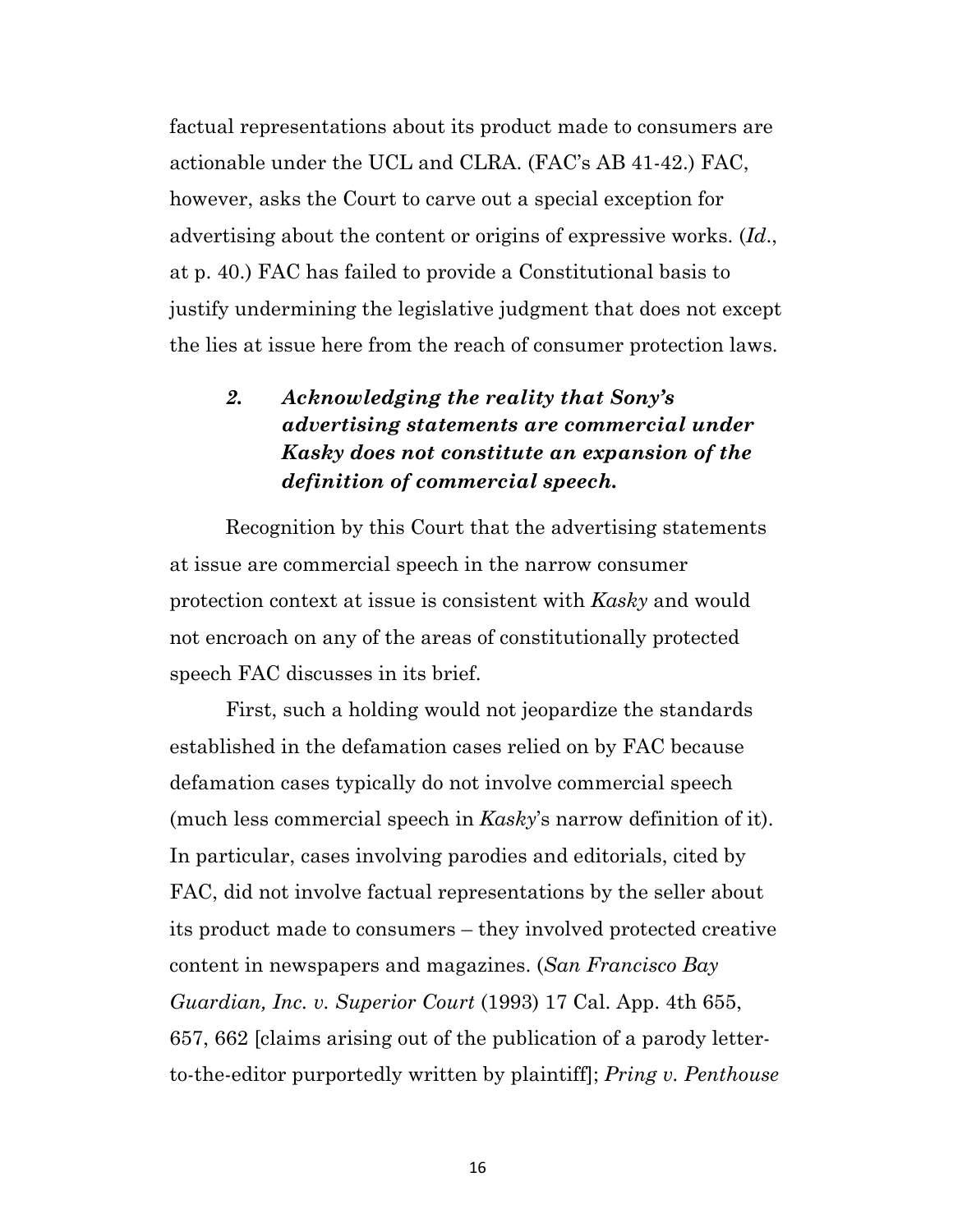*Intern., Ltd.* (10th Cir. 1982) 695 F.2d 438, 439 [claims arising from a spoof article purportedly written by Miss Wyoming]; *Mink v. Knox* (10th Cir. 2020) 613 F.3d 995, 998 [claims arising from a parodic "editorial column" in an "internet-based journal" purportedly written by a university professor].) Even the parody advertisement in *Hustler Magazine, Inc. v. Falwell* (1988) 485 U.S. 46, had it arisen in California in the consumer protection context, could not have been deemed commercial speech because *Kasky* requires the statement to be factual in nature, and the jury in *Hustler* found the parody ad could not "reasonably be understood as describing actual facts . . . or events." (*Id*. at p. 49.) Thus, finding Sony's statements commercial under *Kasky* would not affect situations involving defamation claims based on parodies governed by the above line of cases. And in any event, cases involving parodies present a distinct circumstance for which courts could fashion a special rule if the need arose (as the courts have already done, for example, in copyright cases involving parodies, deeming such cases almost invariably within the scope of fair use; *see, e.g., Campbell v. Acuff-Rose Music, Inc.* (1994) 510 U.S. 569, 579). There is no need to sacrifice the protection of consumers in legitimate consumer deception situations in order to confer the type of special protection of parodies FAC advocates.

Next, right of publicity cases like *Guglielmi v. Spelling-Goldberg Prods.* (1979) 25 Cal.3d 860 (*Guglielmi*), *Montana v. San Jose Mercury News* (1995) 34 Cal.App.4th 790 (*Montana*) and *De Havilland v. FX Networks*, LLC (2018) 21 Cal.App.5th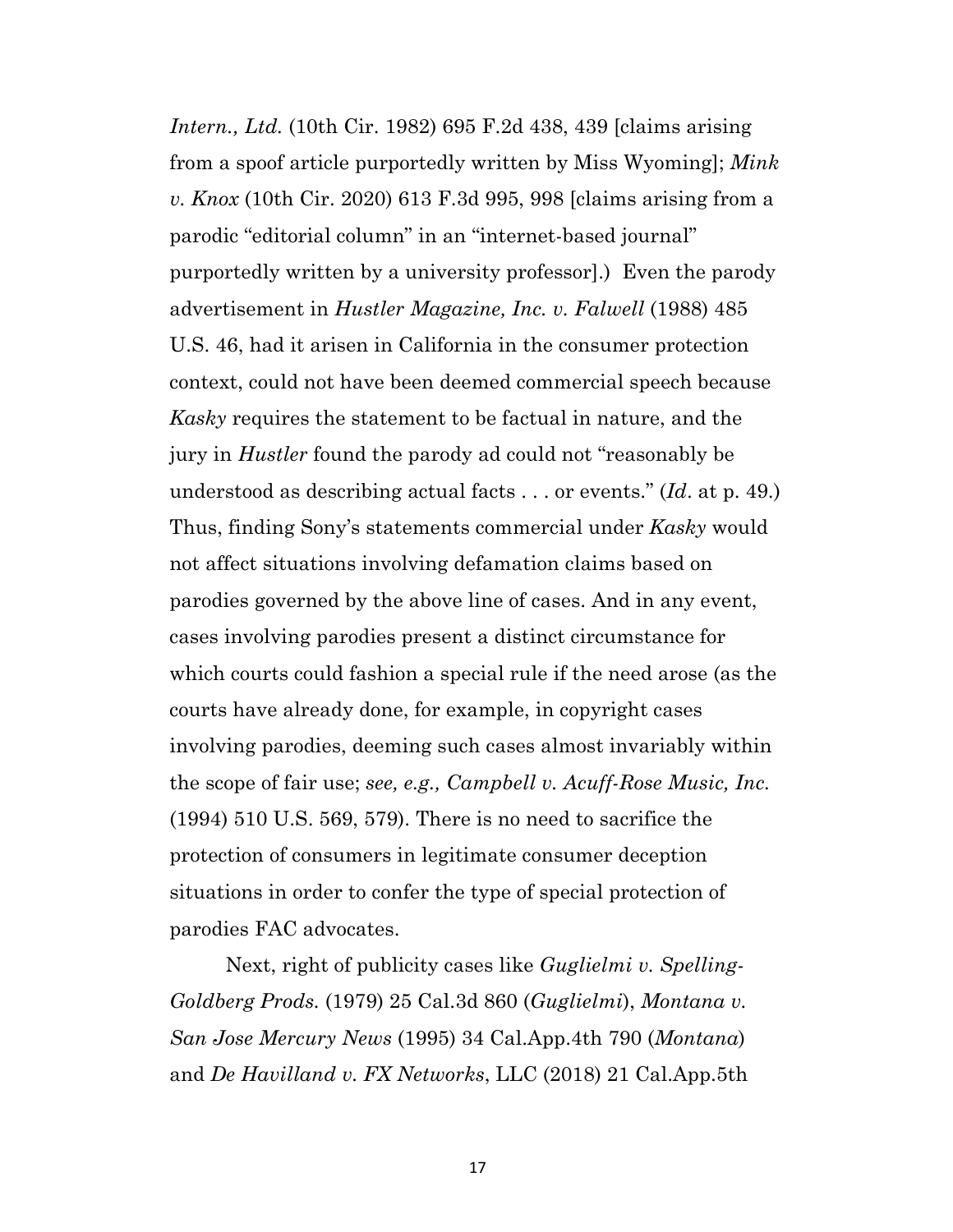845 (*De Havilland*), cited by FAC, are typically based on the use of the celebrity's image within an expressive work, which is noncommercial speech. To the extent such claims are based on *truthful* advertising of the work with the use of the celebrity's image, such advertising falls within the "adjunct" speech exception which enjoys the same level of protection as the advertised work itself. (*See* Plaintiff's Reply Brief ("PRB") 37-39 [discussing the "adjunct" speech exception]; *Guglielmi*, *supra*, 25 Cal.3d at 872 ["the use of Valentino's name and likeness in advertisements for the film . . . was merely an adjunct to the exhibition of the film"]; *Montana*, *supra*, 34 Cal.App.4th at p. 797 ["Constitutional protection extends to the truthful use of a public figure's name and likeness in advertising which is merely an adjunct of the protected publication and promotes only the protected publication"]; *De Havilland*, *supra*, 21 Cal.App.5th at 862 [same]; *see also Croce v. New York Times Co.* (S.D. Ohio 2018) 345 F. Supp. 3d 961 [treating social media posts truthfully promoting a New York Times article to the same constitutional standard as the article in a defamation case].)

The advertising statements at issue here do not fall within the "adjunct" speech exception and do not encroach on it because they do not truthfully reflect the album contents, but misrepresent the identity of the artist on three songs. As the Ninth Circuit observed in *Cher v. Forum Internat., Ltd.* (9th Cir. 1982) 692 F.2d 634 (*Cher*), the line is drawn where the advertisement misleads consumers about the contents of the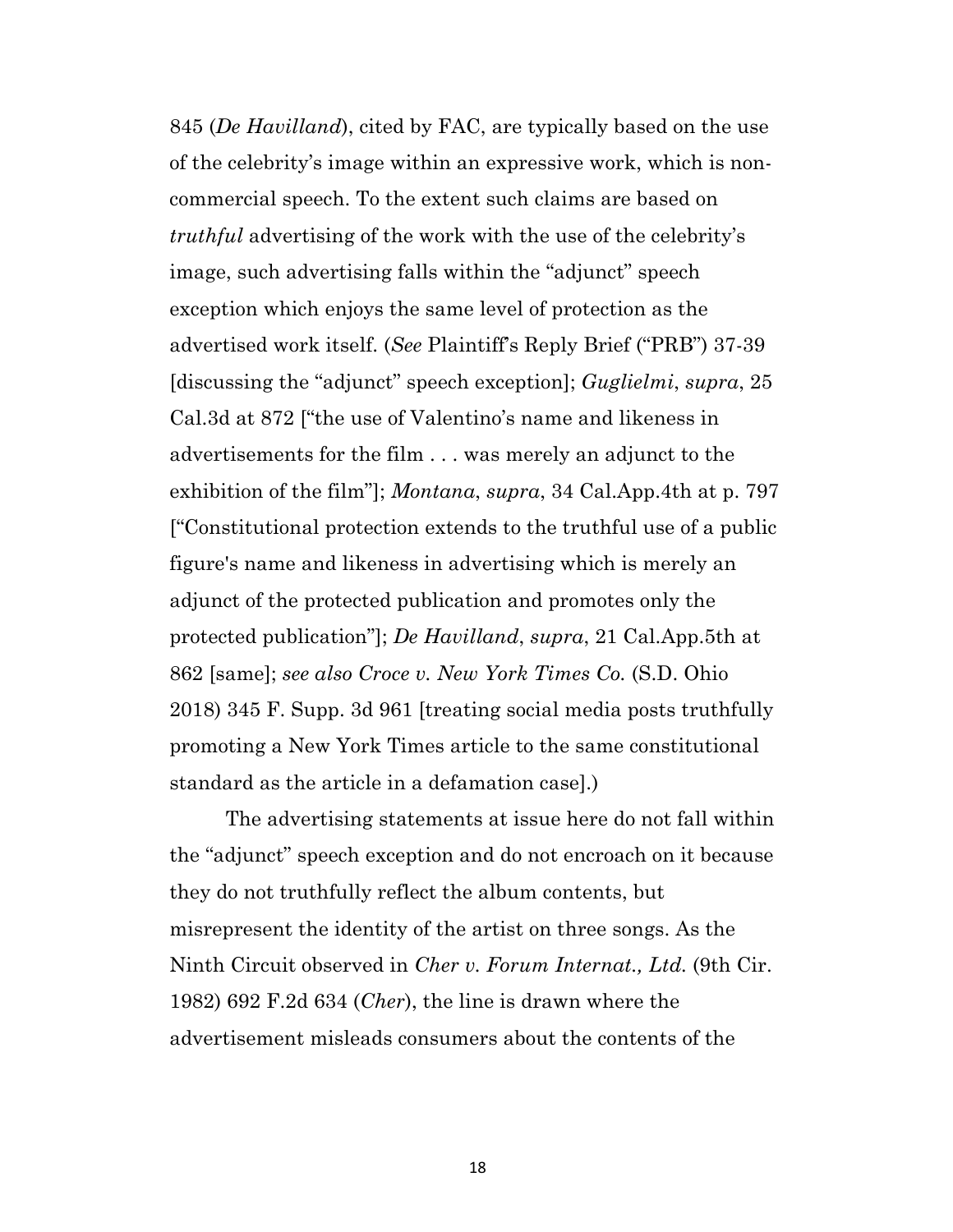expressive work.3 (*Id*. at p. 639.) Finding the advertising statements at issue commercial will not result in the double standard against which FAC cautions. Truthful "adjunct" advertisements are deemed protected by the First Amendment; and to prevail on a claim arising from adjunct advertisements, the plaintiff must show a level of fault on the part of the defendant consistent with the United States Supreme Court's First Amendment jurisprudence. (FAC's AB at 32-34.) In contrast, false advertisements that mislead as to the source or contents of a product, such as the advertisements at issue here, are not protected by the First Amendment (*In re R.M.J.*, *supra*, 455 U.S. at p. 203; *Central Hudson*, *supra*, 447 U.S. at p. 566), and therefore, constitutional concerns are not implicated. The Legislature is free to choose the level of fault required for liability based on such false advertisements, and in drafting the UCL and CLRA, the Legislature chose not to require any showing of fault.4

<sup>3</sup> In *Cher*, the district court found that Forum's misrepresentation was made knowingly, which bolstered the Ninth Circuit conclusion that the advertisement was actionable. (*Cher,* 692 F.2d at p. 640 [stating "no matter how carefully the editorial staff of Forum may have trod the border between the actionable and the protected, the advertising staff engaged in the kind of knowing falsity that strips away the protection of the First Amendment"].) That additional consideration, however, followed the general holding that the advertisement was not protected by the First Amendment because it was false. (*Id*. at p.639.)

<sup>4</sup> As Plaintiff's Reply Brief mentions, the First Amended Complaint alleges facts supporting Sony's negligence. (PRB 25- 26, n.3.) Should the Court establish a novel rule that the same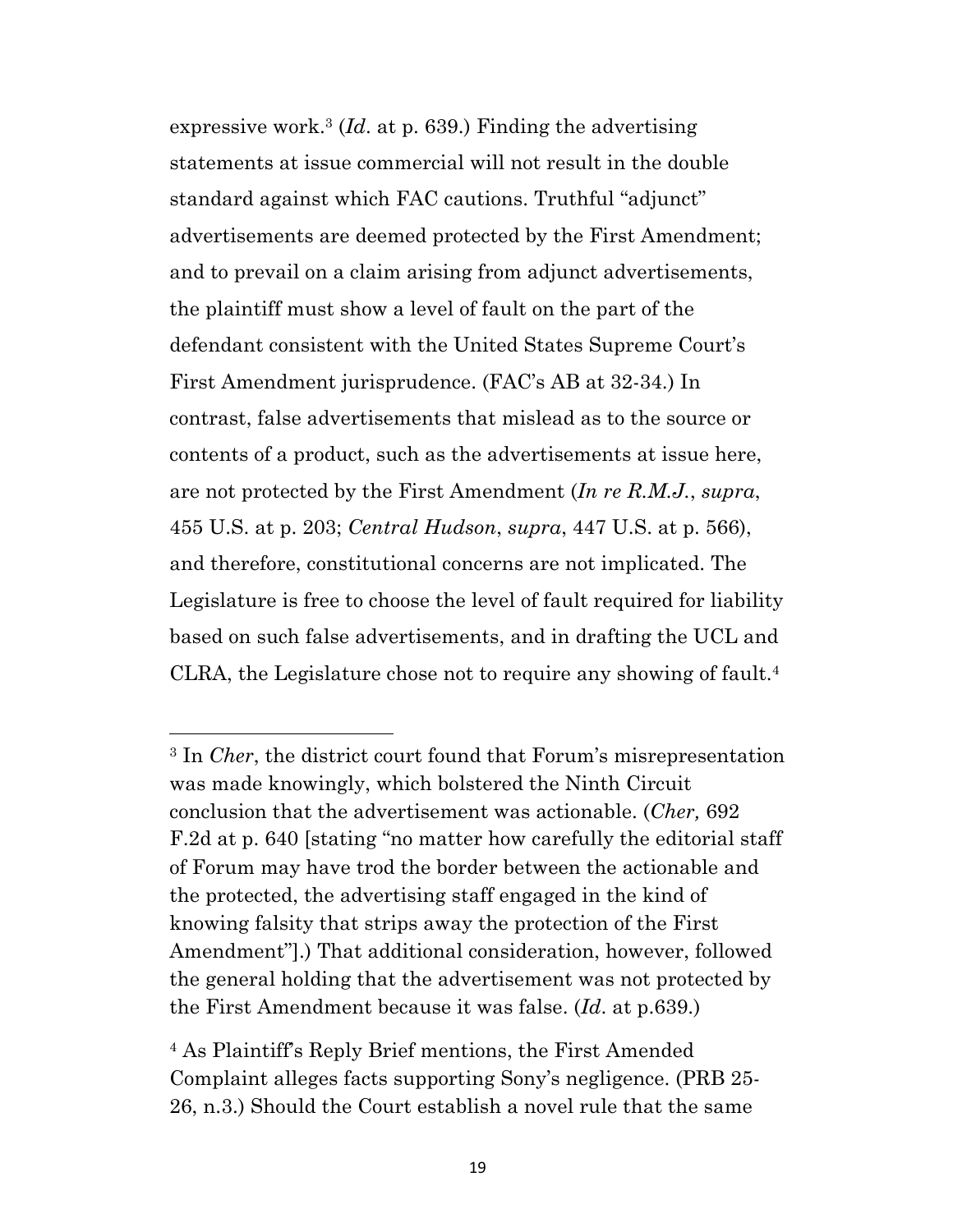*Blatty v. New York Times Co.* (1986) 42 Cal.3d 1033, which involved claims based on New York Times' allegedly inaccurate bestseller list, likewise does not compel a different outcome here because it did not involve the consumer protection context of *Kasky* or commercial speech within the *Kasky* definition: the New York Times did not make factual representations about its own products to consumers.

Finally, situations involving inextricably intertwined speech, like those in *Dex Media West, Inc. v. City of Seattle* (9th Cir. 2012) 696 F.3d 952 (*Dex Media*) and *White v. City of Sparks* (9th Cir. 2007) 500 F.3d 953 (*White*), are inapposite because the allegedly false advertising statements here are not inextricably intertwined with the protected album contents. (*See* PRB 31-37.)

*Dex Media* dealt with a Seattle ordinance, which imposed substantial conditions and costs on the distribution of yellow pages phone directory. (*Dex Media West*, *supra*, 696 F.3d at pp. 953, 962-965.) In granting the preliminary injunction against the application of the ordinance, the court readily found yellow pages, considered as a whole (since the ordinance regulated them as a whole), were noncommercial and protected by the First Amendment. (*Id*. at pp. 957-960, 962.) As an additional reason, the court deemed phonebooks' commercial elements (paid

constitutional bar of negligence applies to false advertising of expressive products as to non-commercial statements under *Gertz v. Robert Welch, Inc.* (1974) 418 U.S. 323, 339-348, the Court should remand to allow Serova to make the factual showing of negligence under the second anti-SLAPP prong.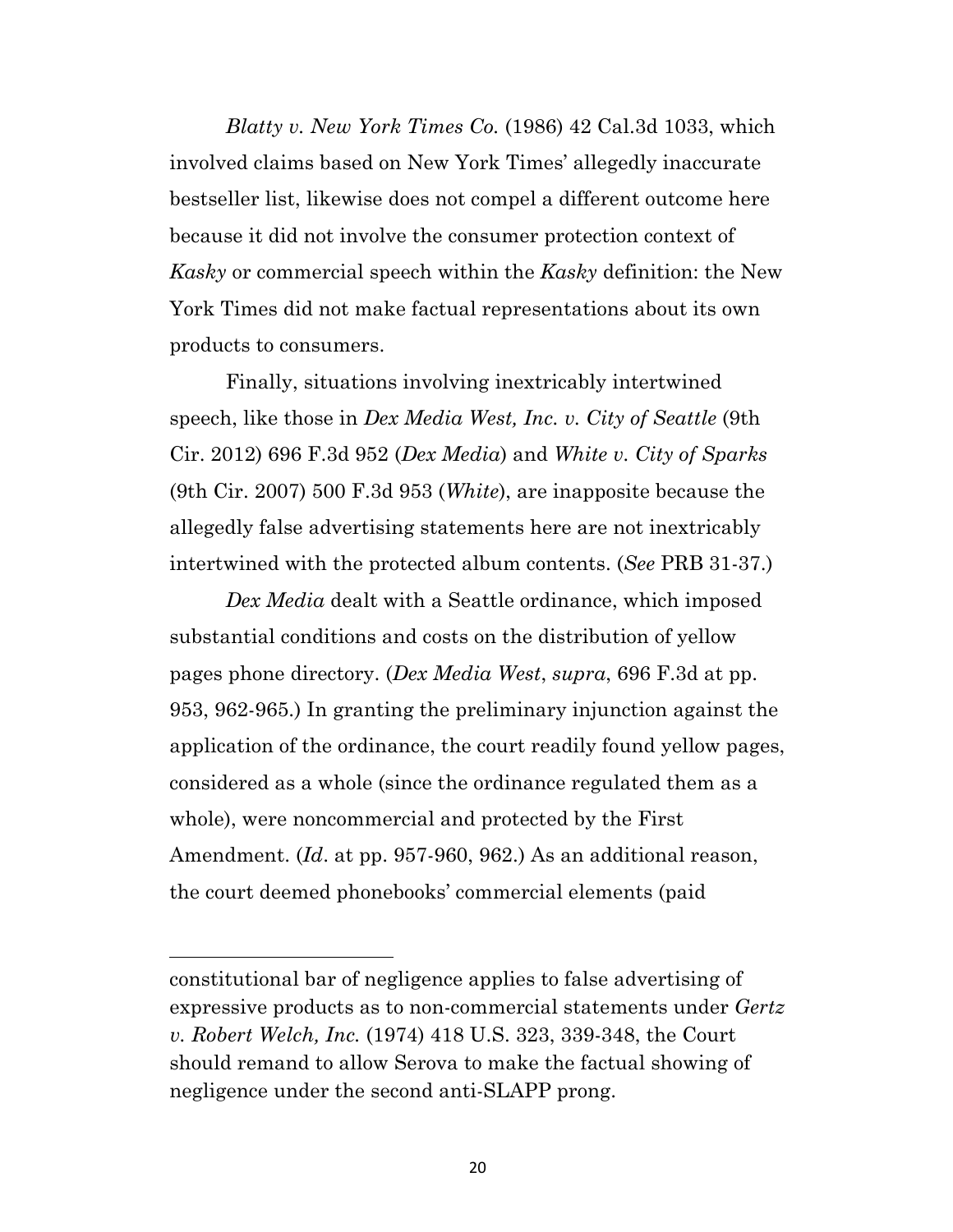advertisements) inextricably intertwined with its noncommercial elements (telephone listings and community information) because economic reality generally compels phonebook publishers to publish advertisements to sustain phonebooks' noncommercial elements. (*Id*. at p. 963.)

In *White*, the Ninth Circuit affirmed a summary judgment for the artist who facially challenged a city ordinance banning street sale of paintings as violating his First Amendment right. *White*, *supra*, 500 F.3d at pp. 954-955. The court found that the sale of the paintings was intertwined with the expressive content of the paintings themselves, and therefore entitled to the same degree of First Amendment protection. (*Id.,* at pp. 955-957).

*Dex Media* and *White* are distinguishable from this case because they addressed regulations that burdened both the commercial and noncommercial elements of mixed speech, where it was not legally or practically feasible to separate the two kinds of speech. In *Dex Media*, the regulation imposed substantial conditions and costs on the distribution of yellow pages as a whole, and in *White*, the regulations prohibiting the sale of expressive goods would have chilled the expressive activity itself. There is no such problem here. Applying the UCL and CLRA here would not burden the expressive elements of the album but would only preclude Sony from engaging in deceptive sales efforts. The concept of "inextricably intertwined" speech is by its nature inapplicable and not implicated in the false advertising context where the suit narrowly targets only allegedly *false* commercial speech. The regulation of false commercial speech does not chill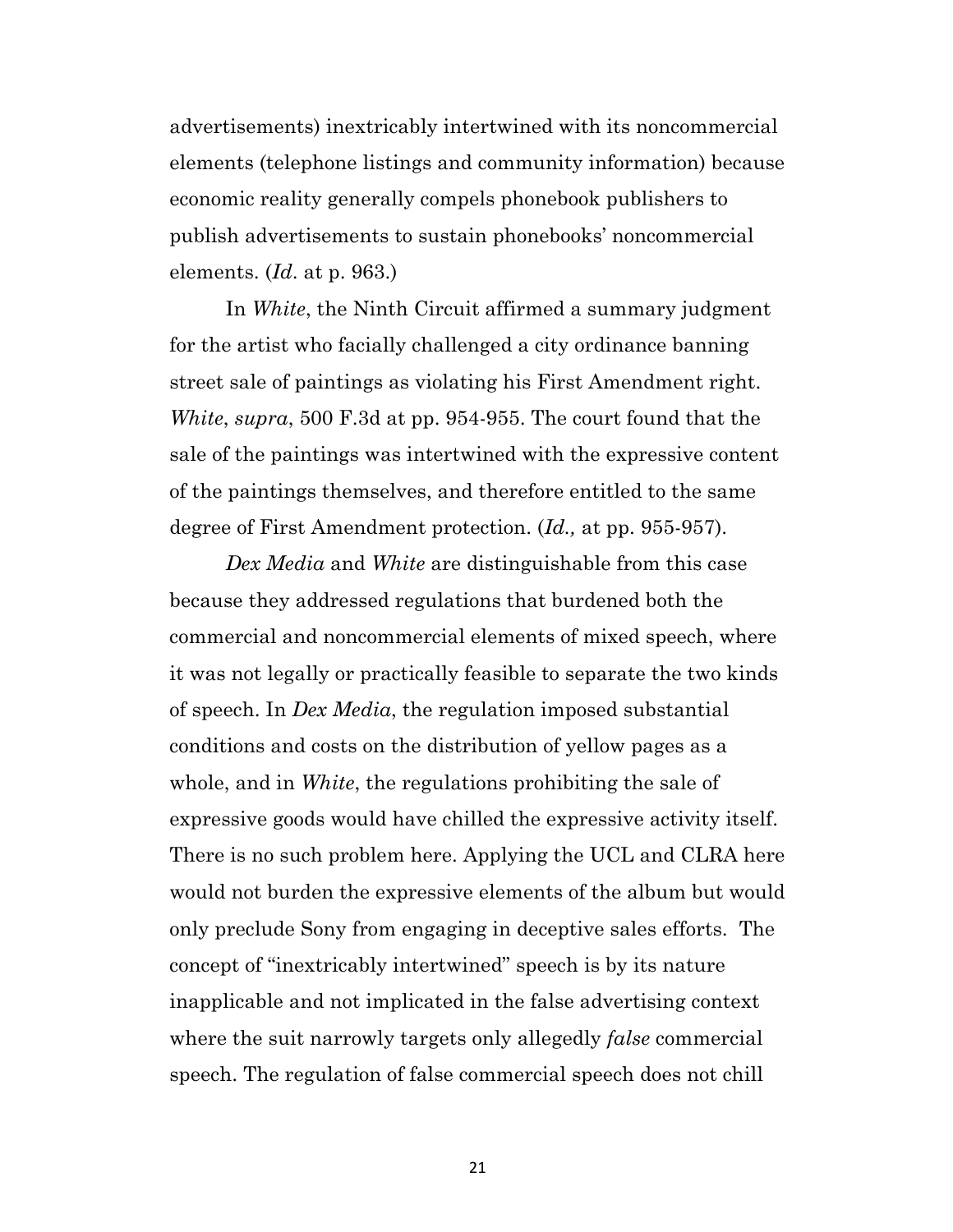protected activity because it does not restrict the seller's right to engage in the protected activity and advertise or otherwise promote it truthfully.

## *3. Bates supports finding the statements at issue commercial.*

Contrary to what FAC argues, *Bates* discussed by the Attorney General's amicus brief does not stand for the proposition that "different types of advertising warrant different levels of constitutional scrutiny." (FAC's AB 32.) *Bates* reaffirms the notion that any false or misleading commercial advertisement is not constitutionally protected. (*Bates*, *supra*, 433 U.S. at p. 383 ["Advertising that is false, deceptive, or misleading, of course, is subject to restraint"; "the leeway for untruthful or misleading expression that has been allowed in other contexts has little force in the commercial arena"].) The quote relied on by FAC simply states that whether an advertisement is false or misleading is a factual inquiry requiring the assessment of the sophistication of the audience;<sup>5</sup> and where the audience is less sophisticated, a higher degree of regulation may be warranted. (*Bates*, *supra*, 433 U.S. at p. 383 n.37.) The degree of regulation is the Legislature's choice, not a constitutional question. Here, the audience  $-$  a general audience of consumers from around the world – is

<sup>5</sup> The Supreme Court "explicitly created commercial speech doctrine to protect the rights of *listeners* rather than the autonomy of *speakers*." Robert Post & Amanda Shanor, *Adam Smith's First Amendment* (2015) 128 HARV. L. REV. F. 165, 172 (original italics); *see also* Post, *supra*, 48 UCLA L. REV. at p. 14.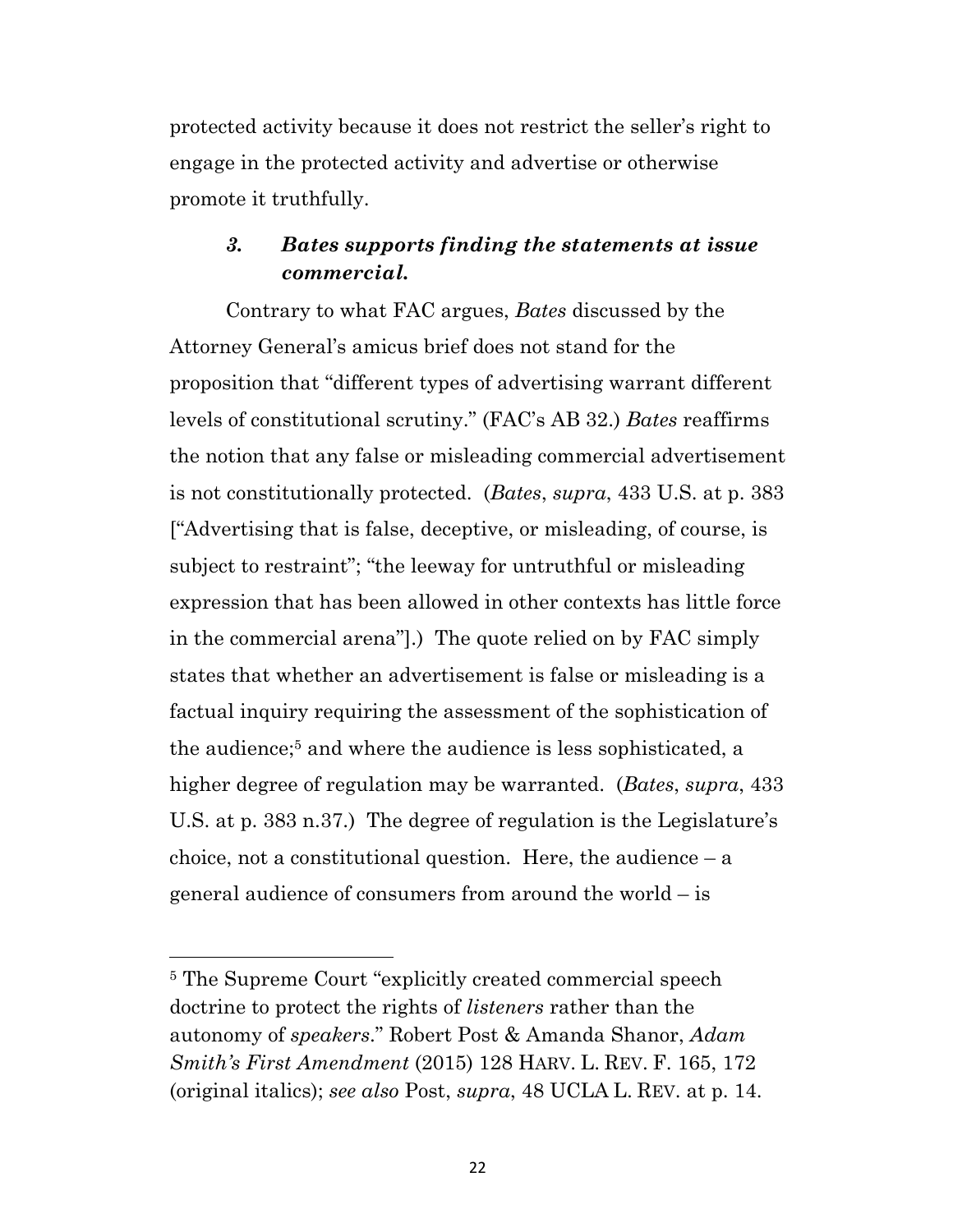unsophisticated and vulnerable to confusion. To protect this unsophisticated audience, the Legislature chose the highest degree of regulation imposing strict liability.

Further, *Kasky* already properly distinguished commercial speech "by its content" in accordance with *Bates* (*id*. at p. 363) – it defined commercial message as "factual representations about the business operations, products, or services of the speaker". (*Kasky*, *supra*, 27 Cal.4th at p. 962.) Under this definition, product labels and video commercials describing a product to consumers are commercial speech. Nothing in *Bates* suggests the conclusion that a distinction must be made according to the type of advertised product – that misrepresentations about a book, movie, record, or newspaper raise "different constitutional concerns and different consumer protection rationales" than false or misleading claims in advertising for legal services or dietary supplements. (FAC's AB 32.)

## *4. FAC's policy arguments do not support a different outcome.*

None of the remaining arguments advanced by FAC supports a conclusion that Sony's advertising statements are noncommercial speech.

Like Sony, FAC brings up the purported challenges involved in establishing whether the work is a forgery as a justification for imposing a more lenient standard of liability. (FAC's AB 35.) But FAC's empirical assertion that the authentication of expressive works is supposedly challenging (or more challenging than verification of the source or content of other types of products) is completely unsubstantiated. If this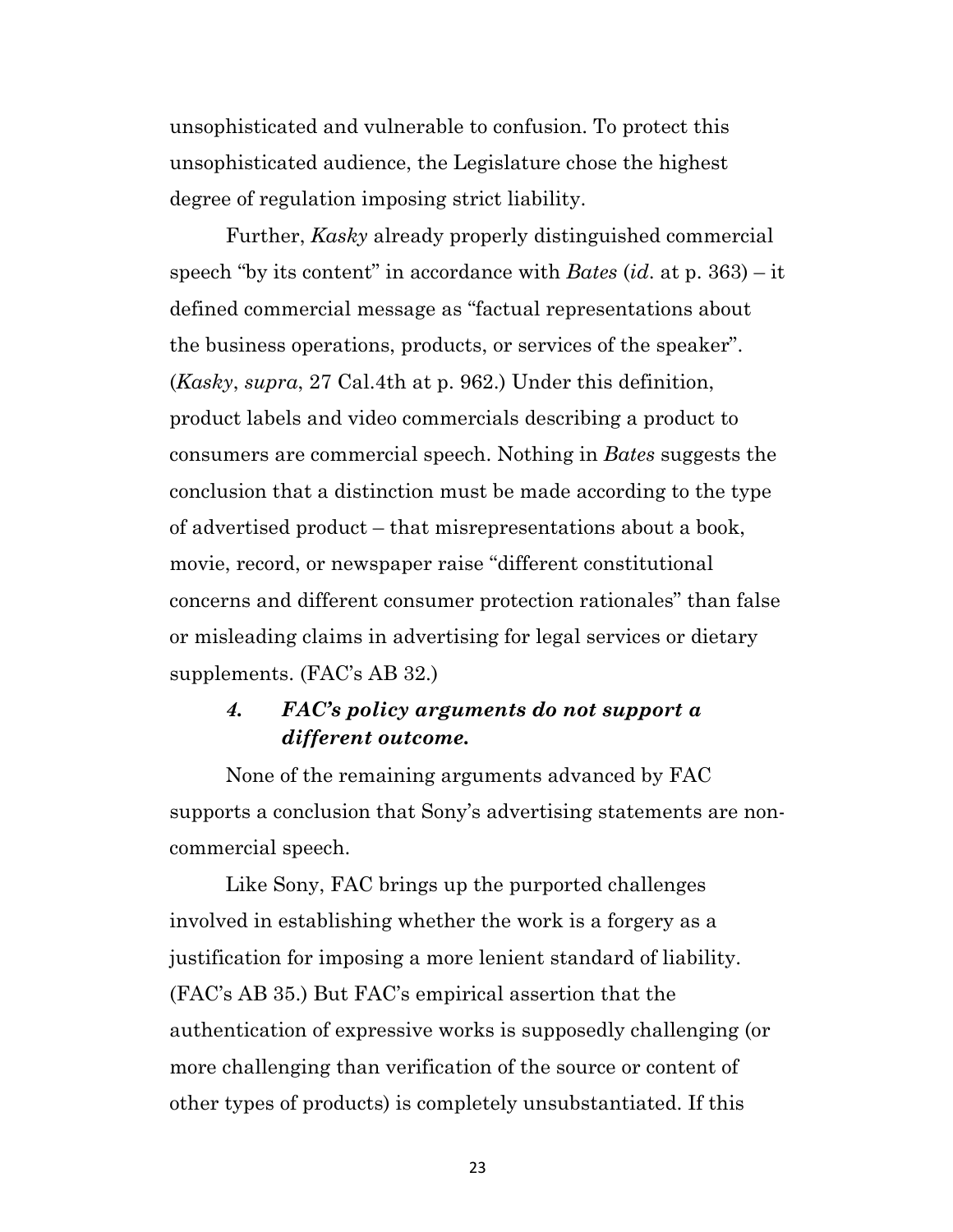assertion has merit, it is up to the California Legislature to carve out an exception from the UCL and CLRA for expressive works based on corresponding legislative findings. The Legislature has not carved out such an exception, and neither should the Court based on Sony's and FAC's bare claim. *Cf. The Internat. Brotherhood of Boilermakers, etc. v. NASSCO Holdings, Inc.*  (2017) 17 Cal.App.5th 1105, 1128.

Moreover, the purported challenges in authenticating expressive works do not pose an insurmountable obstacle for the sellers and publishers: As discussed at length in Plaintiff's Opening Brief, when the seller or publisher cannot authenticate a work with confidence, it can avoid the risk of liability by simply disclosing this fact in the product description. (POB 52-54) Nor do such challenges justify immunizing sales of forgeries from suits and placing the burden of the mistake on the least informed party in the distribution chain: the consumer. As the Attorney General's amicus brief notes, many litigated issues are difficult to establish, including the identity of murderers, but this has never been a reason not to prosecute crimes or entrust the fact-finding on them to the jury. (Cal. Attorney General's AB 50.)

Further, FAC's parade of horribles concerning the purportedly endangered practice of the use of pseudonyms, pen names and alter egos (FAC's AB 37-38) is imaginary and does not warrant special protection of this practice at the expense of legitimate consumer deception claims. It is highly unlikely that the use of pseudonyms, pen names or alter egos would ever be challenged under the consumer protection laws because a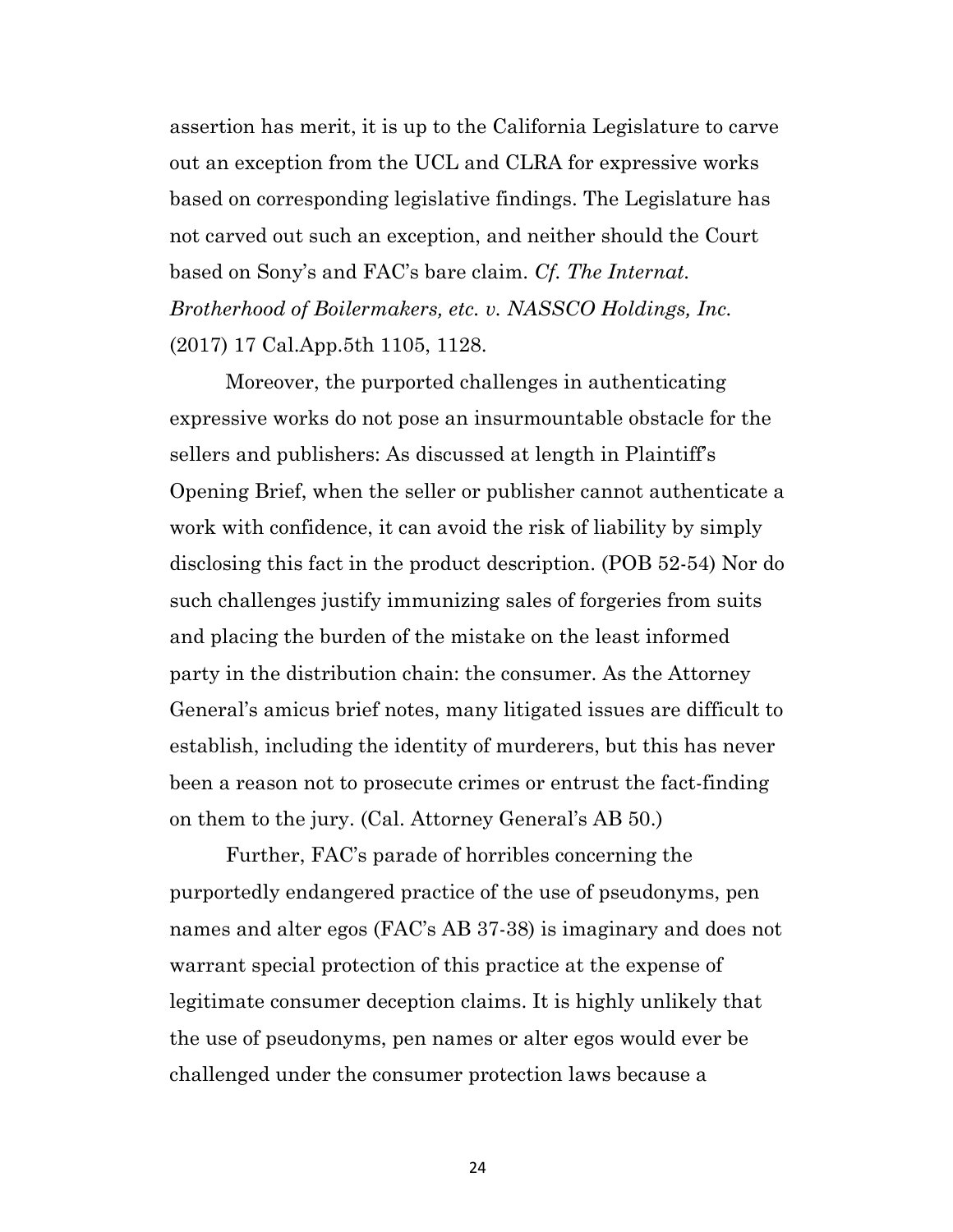plaintiff would face an insurmountable challenge proving reliance. Using one of FAC's examples, the plaintiff would have to show that they intended to buy a Richard Bachman book and would not have made the purchase had they known the book was in reality written by Stephen King. Not surprisingly, FAC does not cite to a single case where such an implausible scenario had arisen. On the other hand, the scenario where, as here, a work created by a forger is attributed to a famous artist and sold for millions of dollars it would not otherwise fetch, is far more damaging to consumers and likely to end up in court. (*See, e.g.*, Julia Halperin, *Who Sued Whom: A Comprehensive Timeline of the Knoedler Lawsuits*, THE ART NEWSPAPER (Sept. 30, 2013), https://www.theartnewspaper.com/archive/who-sued-whom-acomprehensive-timeline-of-the-knoedler-lawsuits [listing ten lawsuits against the infamous Knoedler gallery and its personnel over the inadvertent selling of forged art].)

Finally, FAC appears to argue that the advertising statements at issue should be deemed noncommercial, or at least not subject to strict liability, because they are "partially true." (FAC's AB 36.) This argument goes not to the issue of whether the statements are commercial speech, but to the issue of whether they can mislead a reasonable consumer. That issue was resolved by the trial court against Sony; and it is not before this Court.

#### **III. CONCLUSION**

California, as a champion of consumer protection, has taken a clear stand supportive of the simple concept of truth in the marketplace. Adoption of FAC's radical position will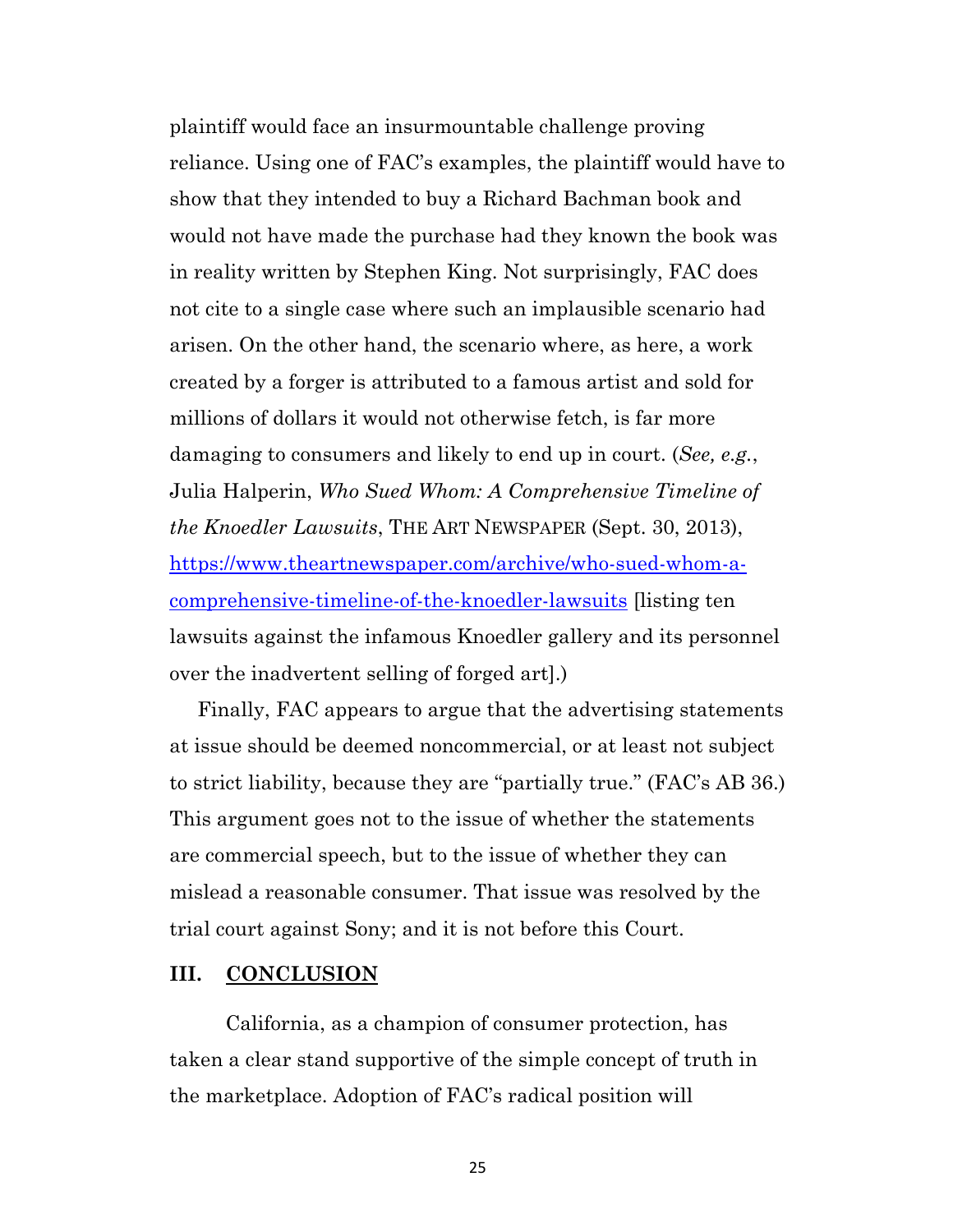completely undermine truth. It will lead unscrupulous purveyors of music to sell fakes in which all songs on an album are not by the artist advertised, invite unscrupulous book sellers to market works by unknown authors as written by famous authors to reap massive profits, and encourage fine art sellers to stay willfully ignorant in attributing forgeries to artists whose original works sell for tens of millions of dollars.

The people of the State of California, acting through the legislative process, have made important choices regarding the rights of consumers and the obligations of advertisers. FAC, despite its mission to promote "people's right to know," advocates a weaponization of the First Amendment that interferes with policy decisions the people of California have made in the realm of consumer protection. Neither now nor in the future should this Court allow for such an assault on democratic principles in the guise of an unprecedented perversion of the First Amendment.

Dated: April 30, 2021 Respectfully Submitted,

*\_/s/ Dennis F. Moss\_* DENNIS F. MOSS, MOSS BOLLINGER, LLP Attorneys for Plaintiff, Respondent Vera Serova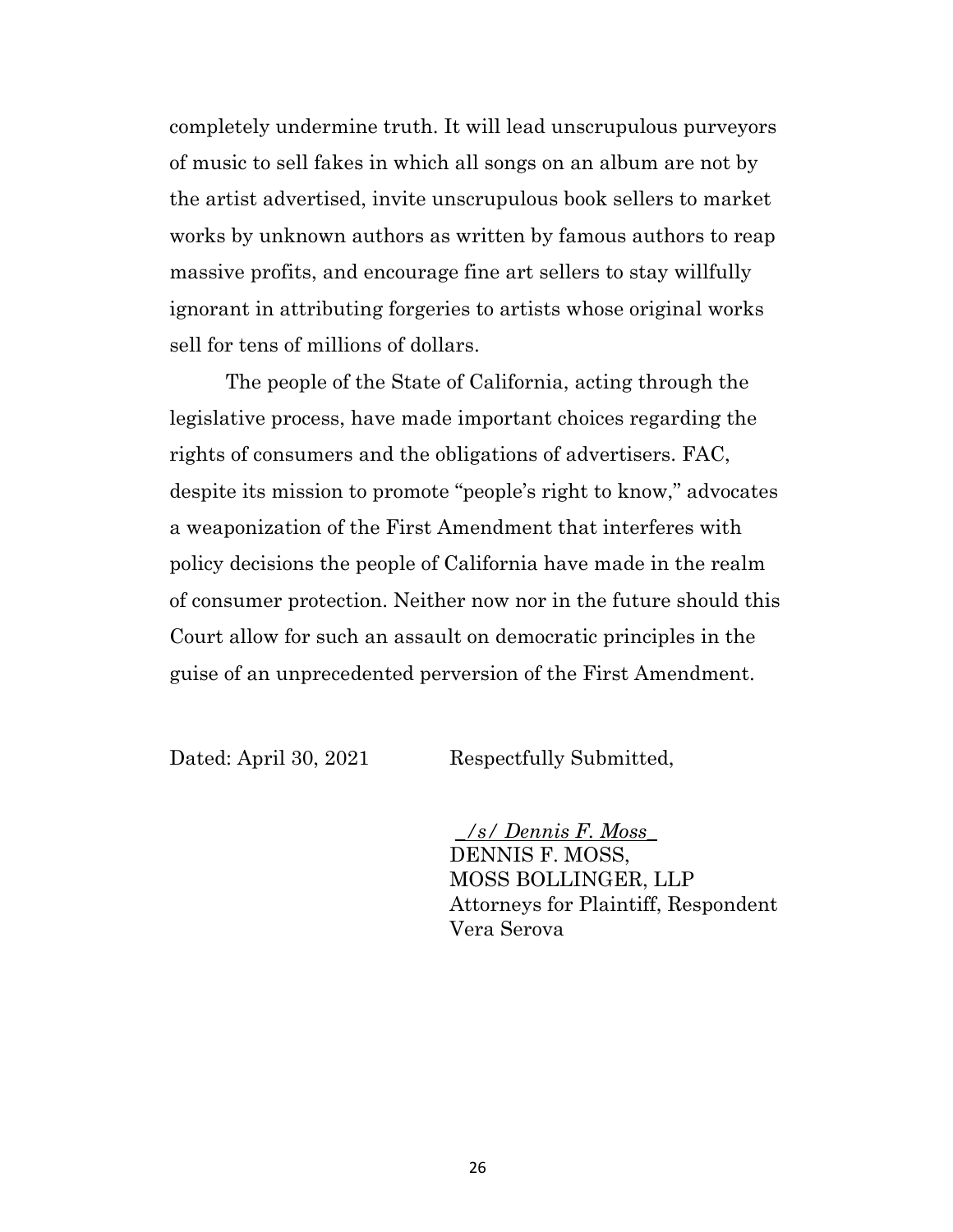#### **RULE 14 CERTIFICATE OF COMPLIANCE**

Counsel of Record hereby certifies that pursuant to Rule  $8.204(c)(1)$  or 8.260(b)(1) of the California Rules of Court, the enclosed brief of Appellant is produced using 13-point Century Schoolbook type including footnotes and contains approximately 6,119 words, which is less than the total words permitted by the rules of court. Counsel relies on the word count of the computer program used to prepare this brief.

Dated: April 30, 2021 *\_/s/ Dennis F. Moss\_* Dennis F. Moss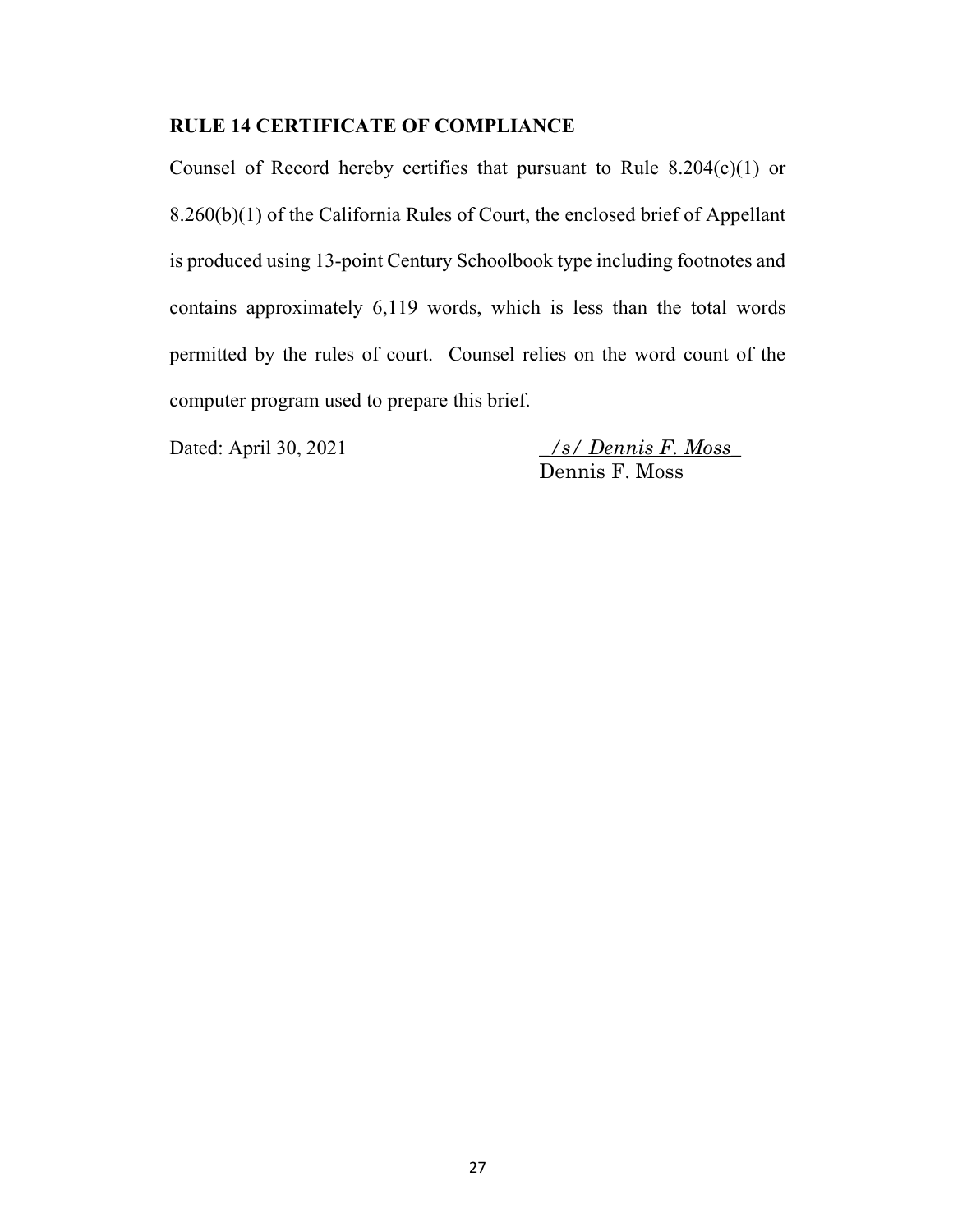#### **PROOF OF SERVICE**

1, the undersigned, declare:

- 1. That declarant is and was, at all times herein mentioned, a citizen of the United States and a resident of the County of Los Angeles, over the age of 18 years, and not a party to or interested party in the within action; that declarant's business address is 15300 Ventura Boulevard, Suite 207, Sherman Oaks, California 91403.
- 2. That on April 30, 2021, declarant served **RESPONDENT'S ANSWER TO THE AMICUS BRIEF OF THE FIRST AMENDMENT COALITION** by VIA TrueFiling to:

| Phillips, Paula  | Katten                                       | paula.phillips@katten.com  |
|------------------|----------------------------------------------|----------------------------|
| Demko, Andrew    | Katten                                       | andrew.demko@katten.com    |
| Liberty, Micha   | Liberty Law Office                           | micha@libertylaw.com       |
| Wilcox, Rochelle | Davis Wright Tremaine LLP                    | rochellewilcox@dwt.com     |
| Freedman, Bryan  | Freedman & Taitelman, LLP                    | bfreedman@ftllp.com        |
| Burke, Thomas    | Davis Wright Tremaine, LLP                   | thomasburke@dwt.com        |
| Arbogast, David  | Arbogast Law                                 | david@arbogastlaw.com      |
| Sims, Tami       | Katten Muchin Rosenman LLP                   | tami.sims@katten.com       |
| Weitzman, Howard | Kinsella Weitzman Iser Kump & Aldisert LLP.  | hweitzman@kwikalaw.com     |
| Duggan, Eliza    | Center for Consumer Law and Economic Justice | ejduggan@berkeley.edu      |
| Laidman, Daniel  | Davis Wright Tremaine LLP                    | danlaidman@dwt.com         |
| Ruiz, Miguel     | Office of the Los Angeles City Attorney      | miguel.j.ruiz@lacity.org   |
| Harbourt, Samuel | Office of the Attorney General               | samuel.harbourt@doj.ca.gov |
| Duncan, Ellen    | Davis Wright Tremaine LLP                    | ellenduncan@dwt.com        |
| Modabber, Zia    | Katten Muchin Rosenman LLP                   | zia.modabber@kattenlaw.com |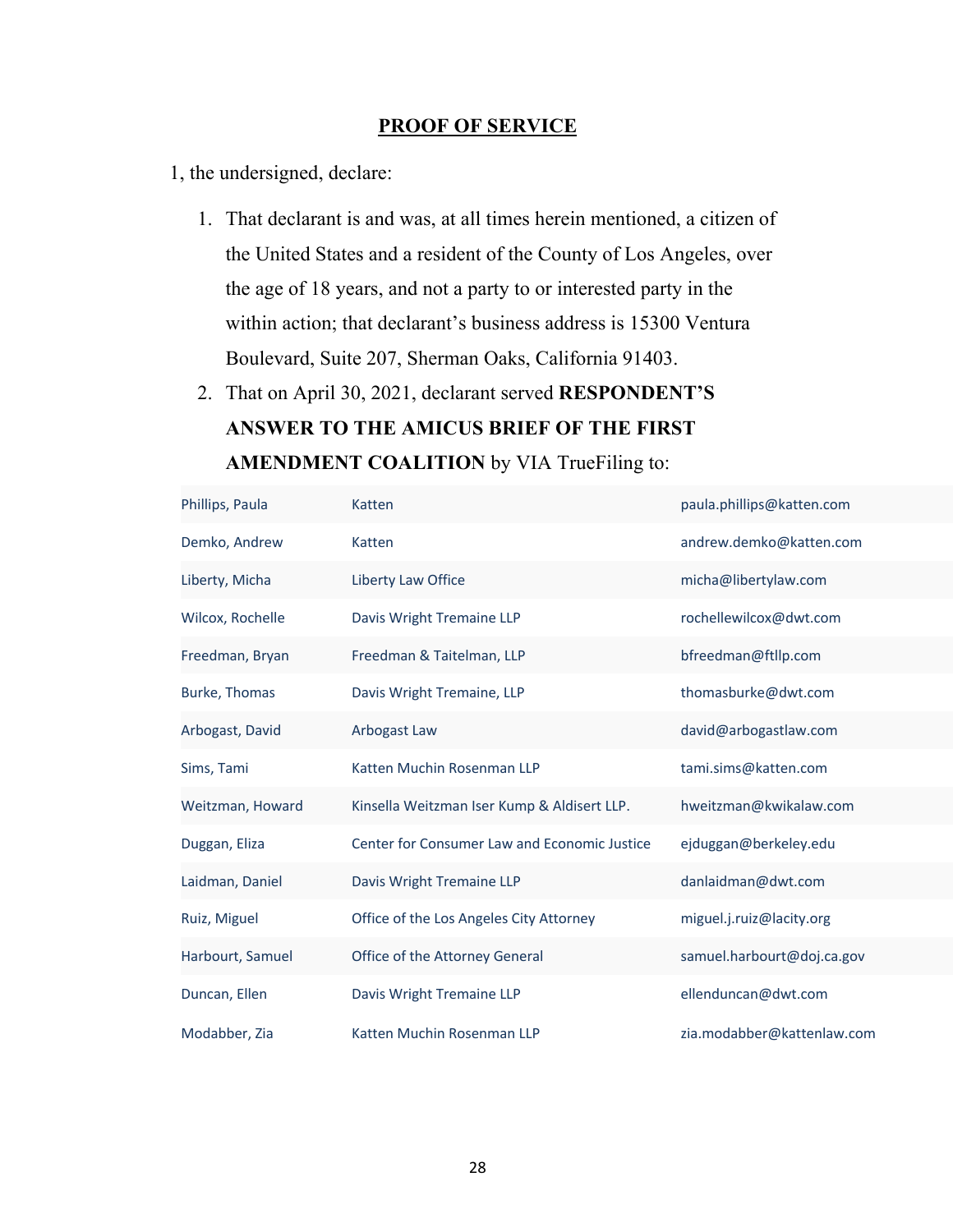3. That on April 30, 2021, declarant served **RESPONDENT'S** 

# **ANSWER TO THE AMICUS BRIEF OF THE FIRST**

## **AMENDMENT COALITION** via FEDERAL EXPRESS to:

**Clerk, California Court of Appeal** 300 S. Spring Street Los Angeles, CA 90013

## **Attorney General, State of California** 1300 "I" Street

Sacramento, CA 95814-2919

**District Attorney, County of Los Angeles** 211 W Temple Street Los Angeles, CA 90012

I declare under penalty of perjury that the foregoing is true and correct. Executed this 30th day of April, 2021 at Sherman Oaks, California.

*/s/ Lea Garbe*

Lea Garbe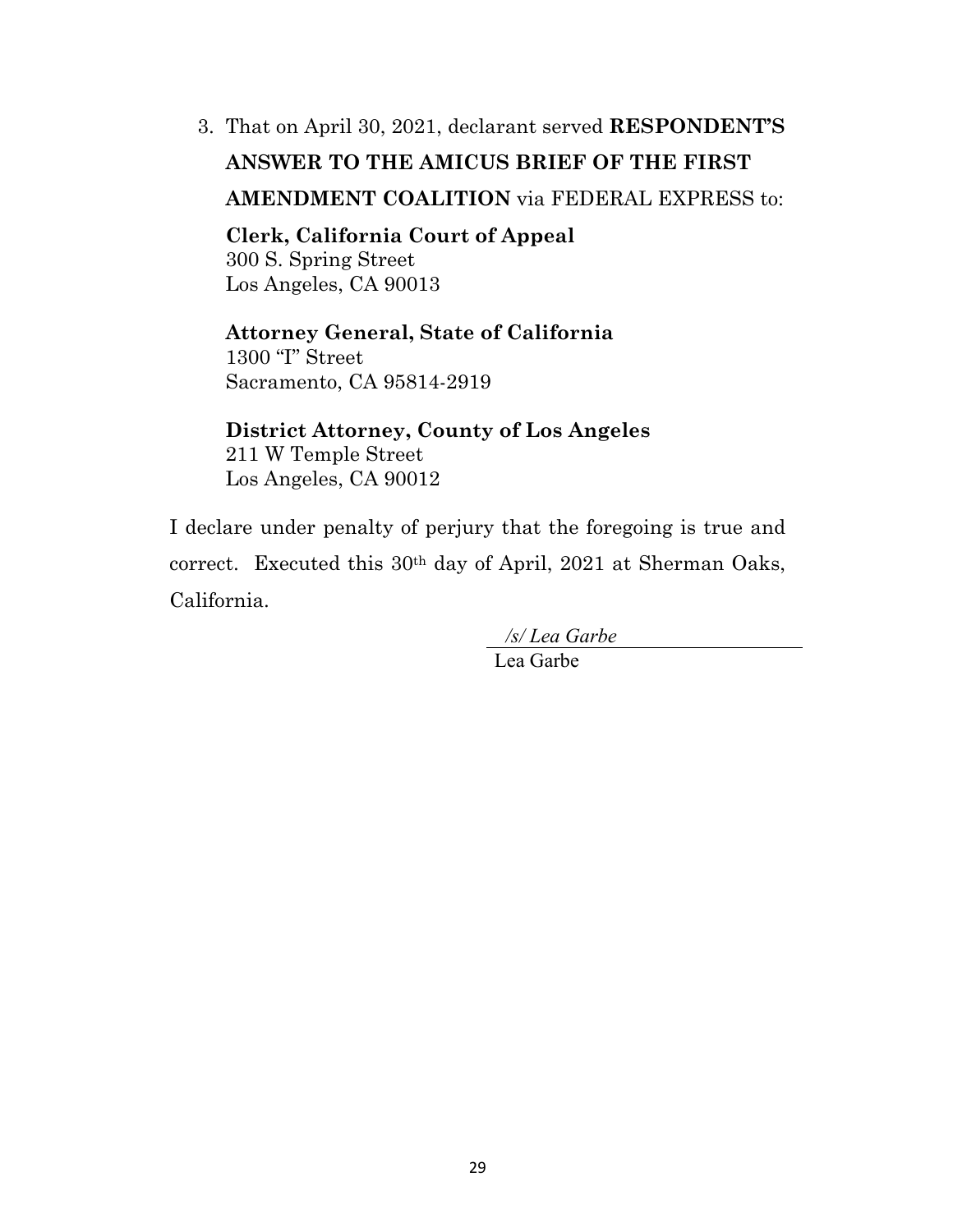#### **STATE OF CALIFORNIA**

Supreme Court of California

# *PROOF OF SERVICE*

# **STATE OF CALIFORNIA**

Supreme Court of California

#### Case Name:**SEROVA v. SONY MUSIC ENTERTAINMENT**

Case Number:**S260736**

Lower Court Case Number:**B280526**

- 1. At the time of service I was at least 18 years of age and not a party to this legal action.
- 2. My email address used to e-serve: **lea@dennismosslaw.com**

3. I served by email a copy of the following document(s) indicated below:

Title(s) of papers e-served:

| <b>Filing Type</b> | <b>Document Title</b>                                                          |  |  |
|--------------------|--------------------------------------------------------------------------------|--|--|
| <b>BRIEF</b>       | <b>RESPONDENTS ANSWER TO THE AMICUS BRIEF OF THE FIRST AMENDMENT COALITION</b> |  |  |
| Service Recipients |                                                                                |  |  |

| <b>Person Served</b>                                   | <b>Email Address</b>          | <b>Type</b> | Date / Time                    |
|--------------------------------------------------------|-------------------------------|-------------|--------------------------------|
| Jeremy Bollinger<br>Moss Bollinger, LLP<br>240132      | jeremy@mossbollinger.com      | $e-$        | 4/30/2021<br>Serve 12:54:46 PM |
| Tami Sims<br>Katten Muchin Rosenman LLP<br>245628      | tami.sims@kattenlaw.com       | $e-$        | 4/30/2021<br>Serve 12:54:46 PM |
| Paula Phillips<br>Katten                               | $ $ paula.phillips@katten.com | $e-$        | 4/30/2021<br>Serve 12:54:46 PM |
| Andrew Demko<br>Katten<br>247320                       | andrew.demko@katten.com       | $e-$        | 4/30/2021<br>Serve 12:54:46 PM |
| Micha Liberty<br>Liberty Law Office                    | micha@libertylaw.com          | $e-$        | 4/30/2021<br>Serve 12:54:46 PM |
| Rochelle Wilcox<br>Davis Wright Tremaine LLP<br>197790 | rochellewilcox@dwt.com        | $e-$        | 4/30/2021<br>Serve 12:54:46 PM |
| Bryan Freedman<br>Freedman & Taitelman, LLP<br>151990  | bfreedman@ftllp.com           | $e-$        | 4/30/2021<br>Serve 12:54:46 PM |
| Thomas Burke<br>Davis Wright Tremaine, LLP<br>141930   | thomasburke@dwt.com           | $e-$        | 4/30/2021<br>Serve 12:54:46 PM |
| David Arbogast<br>Arbogast Law<br>167571               | david@arbogastlaw.com         | $e-$        | 4/30/2021<br>Serve 12:54:46 PM |
| Tami Sims<br>Katten Muchin Rosenman LLP<br>245628      | tami.sims@katten.com          | $e-$        | 4/30/2021<br>Serve 12:54:46 PM |